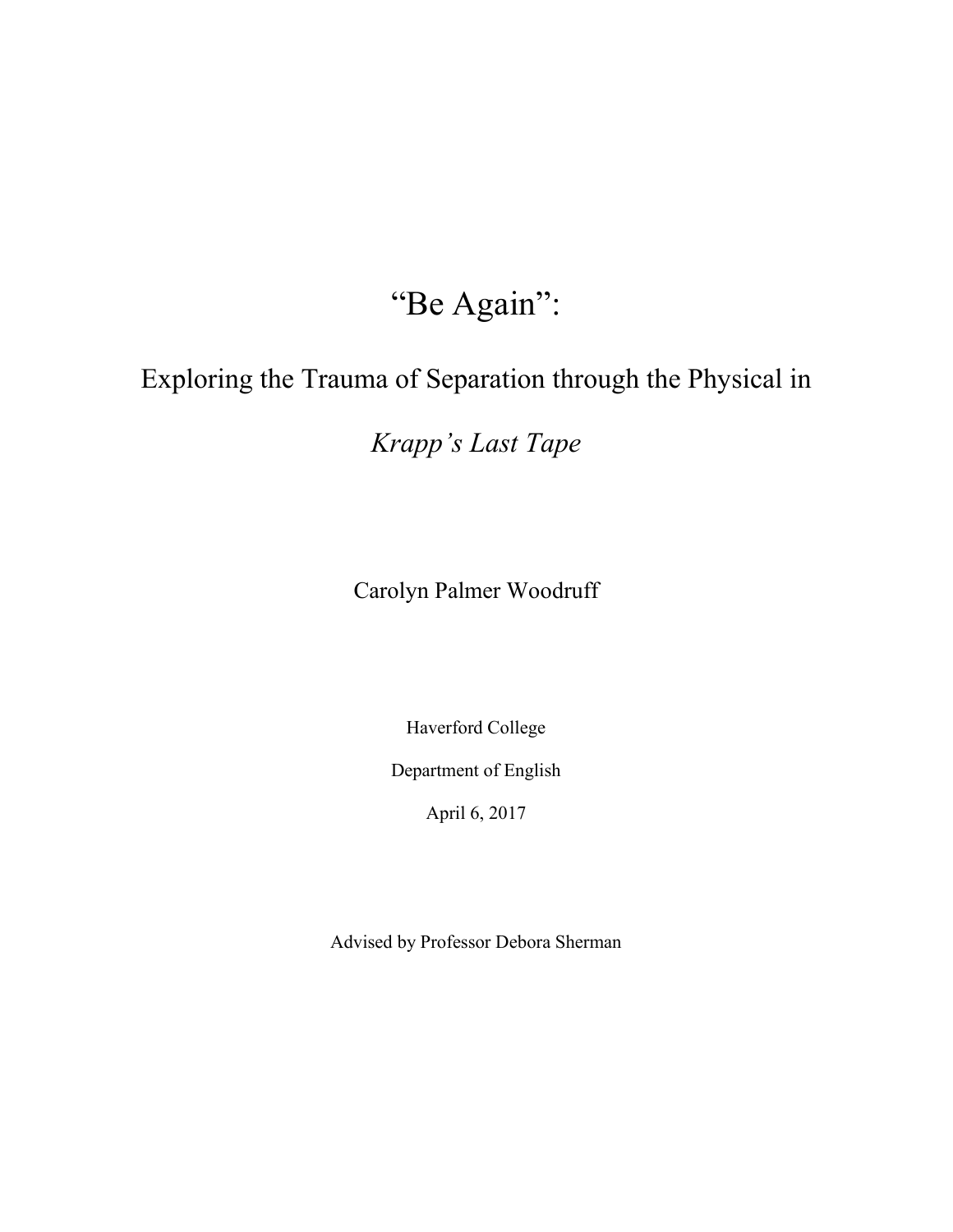The opening moments of Samuel Beckett's short play, *Krapp's Last Tape*, feature a character who is almost entirely silent, save for mutterings to himself and joyous exclamations on the delight of saying the word "spool." Yet soon the stage becomes filled with sound-- the sound of his younger self, talking to himself in a fully different way. Krapp staggers and stumbles around the stage as he moves through his regular birthday ceremonies of banana-eating, drinking, and listening to tapes he has made on previous birthdays, recounting the events of the year, and reflecting on another tape, listened to in the past, telescoping the layers of the past in on themselves. Yet while the past is brought to life, so to speak, through the voice on the tapes, it is also very distant from both Krapp and the audience witnessing the play-- the audience is subject to the present Krapp's pauses and fast-forwards of the tape, while Krapp is sure to continually distance and detach himself from the man, the other Krapp, speaking on the tape. This fraught relationship of closeness to a past that is also constantly pushed away plays out as Krapp records another tape, commemorating his 69th birthday. Yet as he records, he turns back to the past tape, allowing his words in the present to become subsumed by those of the past. While the play may be set "in the future,"<sup>1</sup> what seems to be at stake is the relationship to what has come before.

This temporal struggle and complication is drawn out through a play that is physical in a number of ways. As Krapp is very physically present and active on the stage, he is the classic Beckettian grotesque elderly man, susceptible to falls, not possessing good eyesight, and with a "laborious" (1) walk. This is contrasted, or perhaps highlighted, by the presence of the tapes from previous years, which experience no lack of physical functionality, but are also subject to the whims of Krapp as he physically manipulates them to hear what he wants to hear and avoid

<sup>1</sup> Samuel Beckett, *"*Krapp's Last Tape,*"* in *Krapp's Last Tape and Other Dramatic Pieces* (New York: Grove Press Inc, 1960), 1. Further citations for this text will be parenthetical.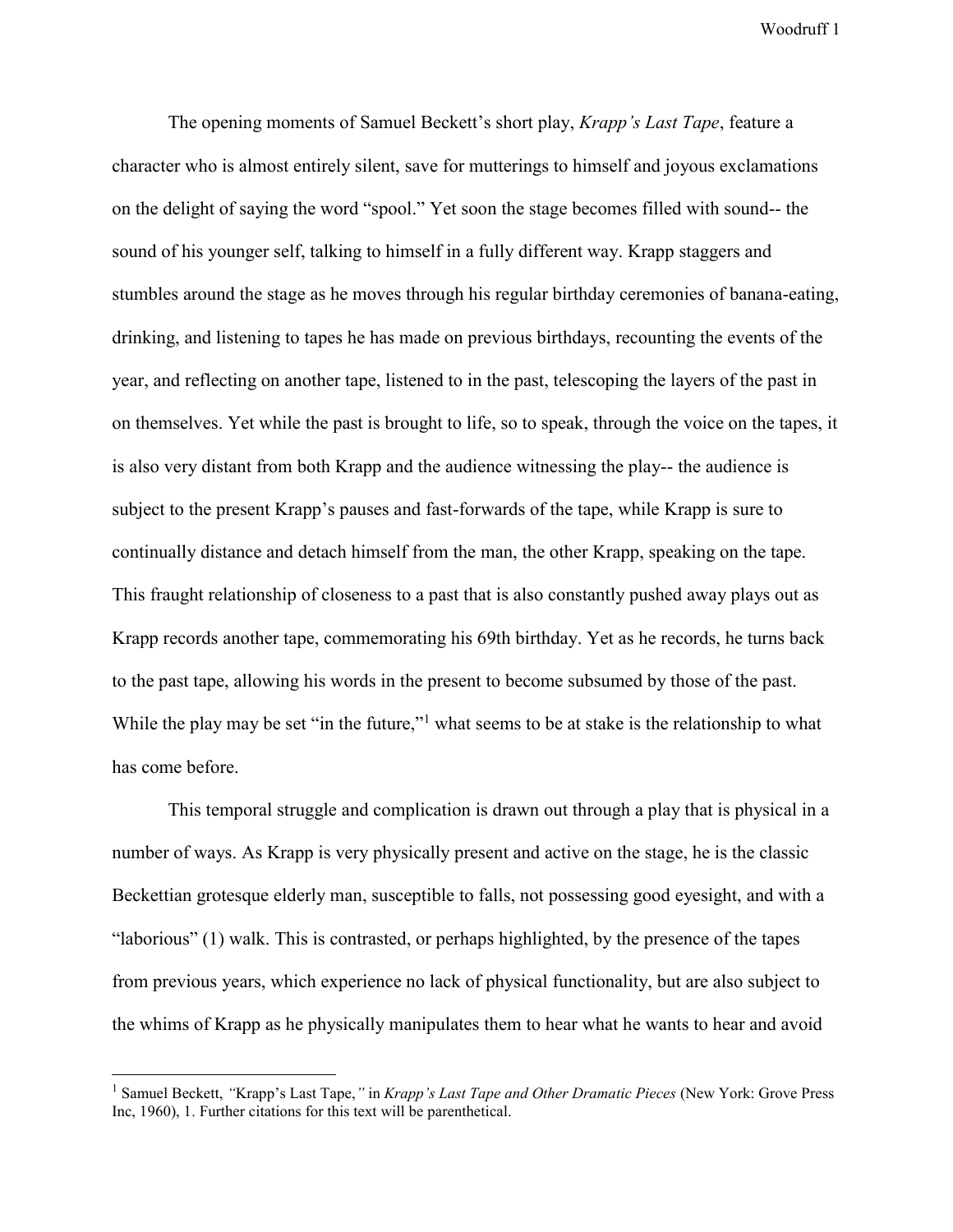that from the past which would somehow prove to be painful. This deliberate manipulation is rendered in such a way that it demonstrates a traumatic relationship between Krapp and the tapes, and by extension, between Krapp and his past. Cathy Caruth, in her exploration of Freud's work, defines trauma as based in an experience that is so psychologically disruptive that it cannot be understood in the moment, and thus continues to reassert itself, unconsciously, in the life of the victim through flashbacks and nightmares.<sup>2</sup> This tendency is emphasized as the subconscious compulsion to repeat the traumatic events in a way that is seemingly outside the individual's control.<sup>3</sup> Krapp's birthday ceremonies are viciously repetitive in a way that extends beyond the simple repetition of events, and imply a trauma at the core of Krapp's being: the trauma of separation. Krapp's relationship to the tapes and the voices on them represents the ways that he consistently repeats the separation from others, and from the self, and he enacts this not just mentally, but physically, drawing the body into the psychological state as well. Through reading the play with the understandings of this framework, it becomes clear that Krapp's trauma of separation is also more simply the trauma of the knowledge of death, which grows stronger as he ages, approaching his "last tape."

In order to better understand the role that death plays at the center of his trauma, it is necessary to have a certain understanding of trauma theory before delving into the play. As Caruth notes, it is not the event in itself that is necessarily traumatic, but rather the unknowability of it, and the ways that it escapes comprehension: "[w]hat returns to haunt the victim….is not only the reality of the violent event but also the reality of the way that its violence has not yet been fully known."<sup>4</sup> This lack of understanding of the traumatic event exists

<sup>2</sup> Cathy Caruth, *Unclaimed Experience: Trauma, Narrative, and History*, (Baltimore: The Johns Hopkins University Press, 1996), 1-2.

<sup>3</sup> Caruth, *Unclaimed Experience*, 2.

 $4$  Caruth, 6.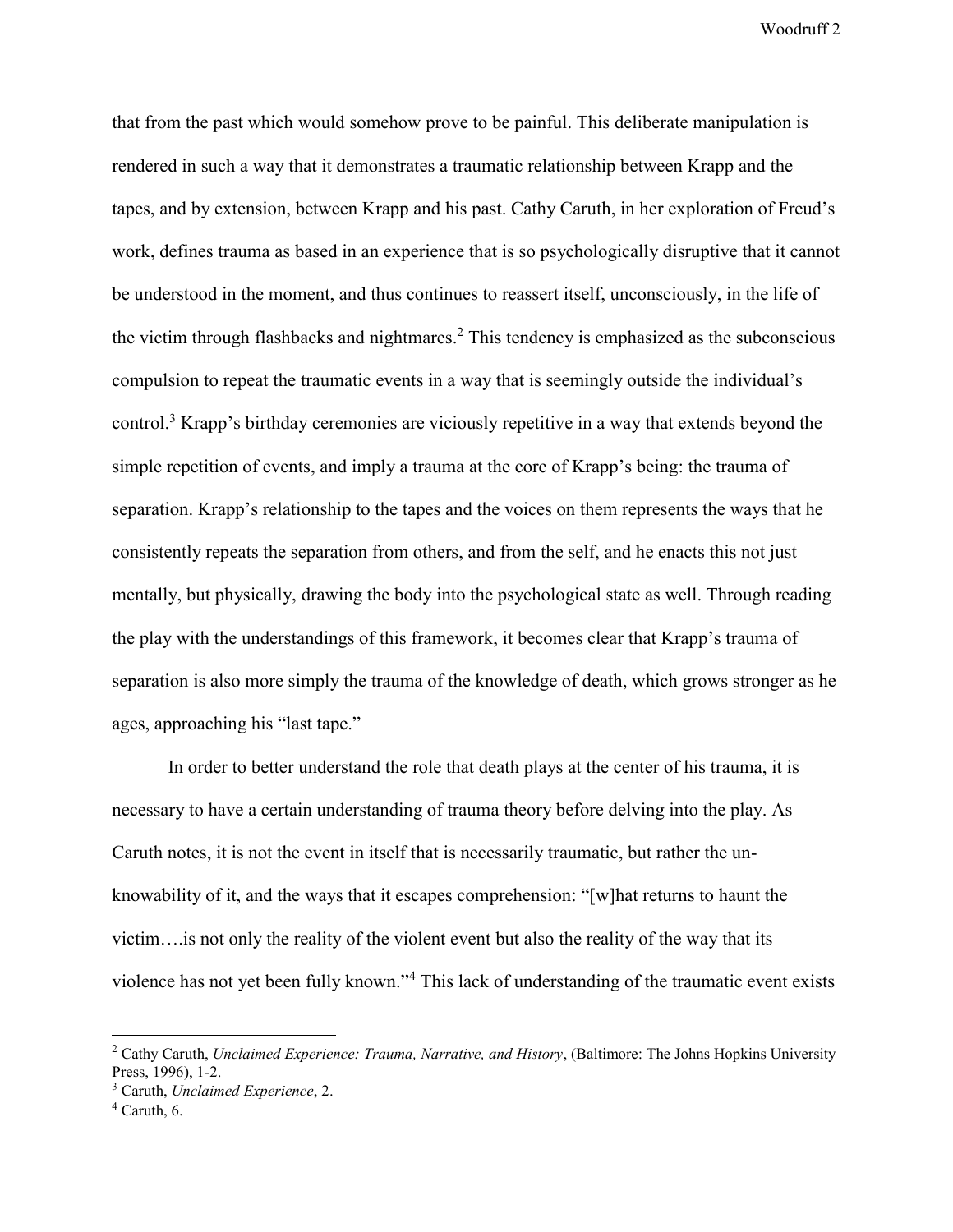not only through simple cognitive dissonance or confusion, but also through the ways that memories of trauma become altered so that they present the event differently to the subject in a way that allows it to be somehow better known or grasped. This modification occurs primarily through subconscious memory alteration, repression, or dissociation.<sup>5</sup>

This "unknown" in trauma often emerges in what is referred to as a "latency" between the traumatic event and the full realization of what it means.<sup>6</sup> Because the event is so violent, it is hard for the individual to believe it has occurred, and as they struggle to make sense of it, the event presents itself and re-presents itself continually in their thoughts and experiences. In a discussion of Freud's example of a person who survives a train accident with no bodily harm, Caruth notes that what it so significant is that the person was "never fully conscious of the accident itself."<sup>7</sup> Due to the suddenness of the unusual experience of the trauma, the closeness of death is not registered by the conscious mind in time to fully perceive it in the moment: "It is not simply, that is, the literal threatening of bodily life, but the fact that the threat is recognized as such by the mind *one moment too late*. The shock of the mind's relation to the threat of death is thus….the fact that, not being experienced *in time*, it has not yet been fully known."<sup>8</sup> This is the latency that leads to subconscious attempts to understand and integrate experience through both the memory alteration processes described above, as well as through the repetition of the psychological reassertion of the event.

Significantly, Caruth also asserts that while the proximity of death is extremely disorienting for the individual, it is not death itself that is ultimately so difficult to grasp. Death is

<sup>5</sup> Laurence J. Kirmayer, "Landscapes of Memory: Trauma, Narrative, and Dissociation," in *Tense Past: Cultural Essays in Trauma and Memory*, (New York: Routledge, 1996), 179, 181.

<sup>6</sup> Caruth, *Unclaimed Experience,* 17.

 $<sup>7</sup>$  Caruth, 17.</sup>

 $8$  Caruth, 62.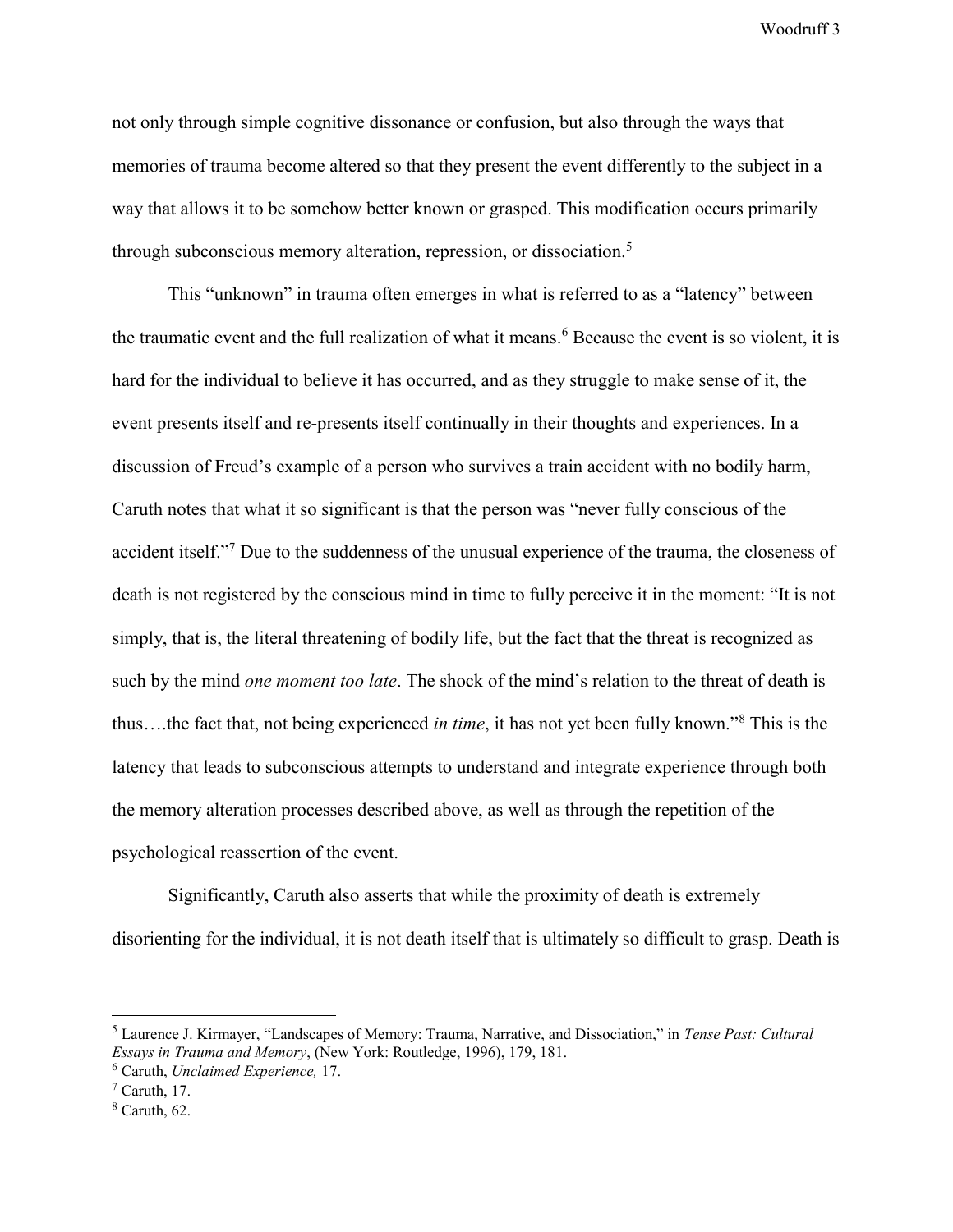natural, but survival of a near-death event is incomprehensible, at least initially. Caruth notes that, "Repetition….is not simply the attempt to grasp that one has almost died, but more fundamentally and enigmatically, the very attempt *to claim one's own survival*."<sup>9</sup> Here, again, we bump into the idea of how and why memory is unconsciously adjusted when striving to deal with a traumatic event. Attempting to "claim" the survival of the event is essentially attempting to unite this moment of violence into the life story, and to be able to narrate the event as a part of the individual's larger experience, making continuity out of what comes before and after. According to Ruth Leys, this difficulty of narrativity was explored by the psychologist Janet, who is known for drawing the distinction between "traumatic memory" and "narrative memory." The former occurs when the individual unknowingly enacts and re-enacts trauma, subconsciously remembering through compulsive actions or psychological disruptions such as nightmares or flashbacks. "Narrative memory," on the other hand, is the memory that allows people to tell stories of their lives, making individual events fit a continuity and an explanatory timeline.<sup>10</sup> For Janet, "the goal of therapy is to convert 'traumatic memory' into 'narrative memory' by getting the patient to recount her history."<sup>11</sup> The unknowability marked by Caruth lies in how it is initially impossible for the event to be figured as a memory that fits within the life story and experience of the individual. For Krapp, this idea of narrativity becomes markedly important, particularly as we hear two different versions of his life story narrated throughout the play by his character at two different ages. As he struggles to deal with the different kinds of traumatic separation that inflict themselves upon his life, he narrates and re-narrates his life in order to create order out of these two different vantage points.

<sup>9</sup> Caruth, 64. Emphasis in original.

<sup>10</sup> Ruth Leys, "Traumatic Cures: Shell Shock, Janet, and the Question of Memory," in *Tense Past: Cultural Essays in Trauma and Memory*, (New York: Routledge, 1996), 120.

<sup>&</sup>lt;sup>11</sup> Leys, "Traumatic Cures," 120-121.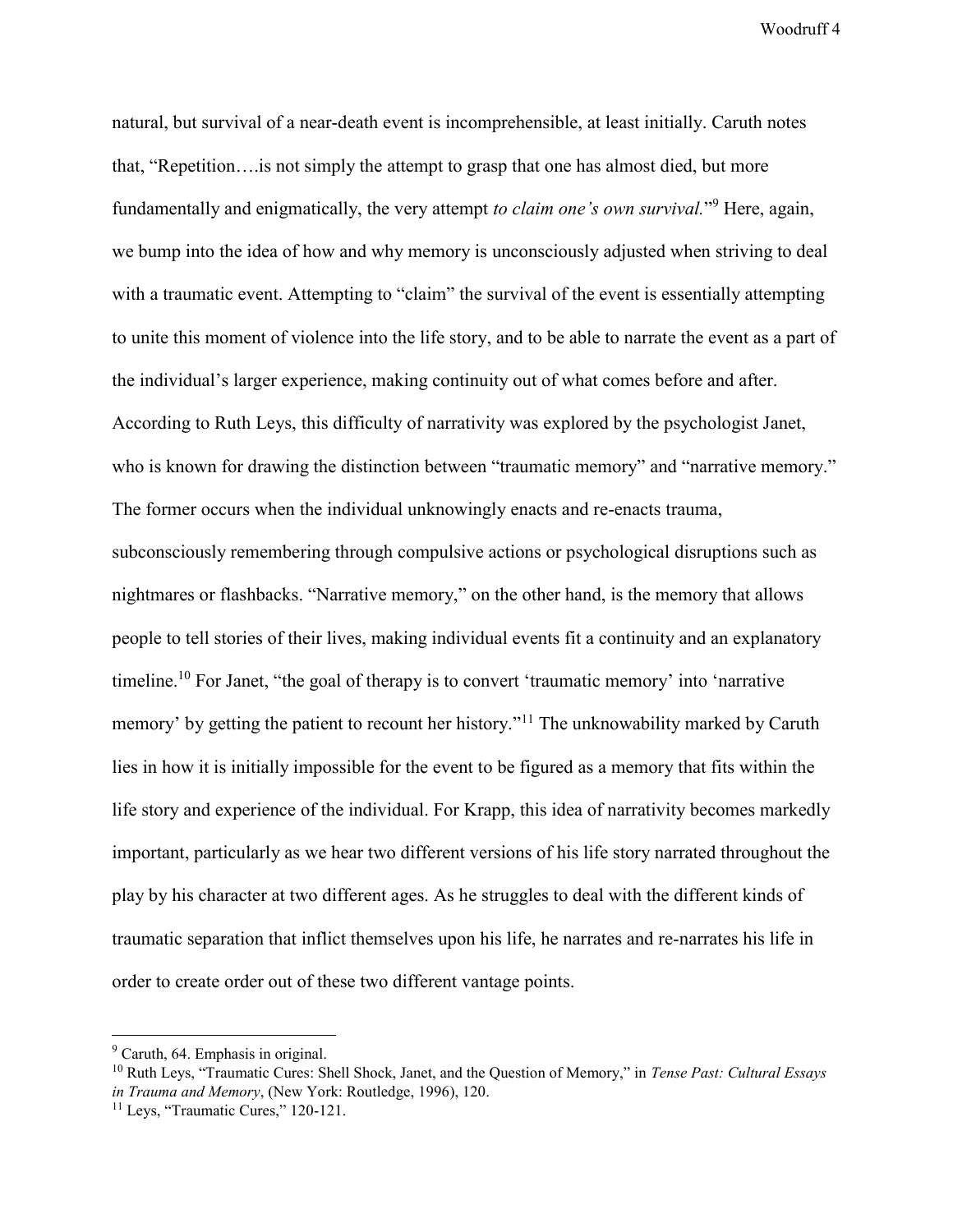Krapp's trauma, however, does not seem to lie in the kinds of events that Caruth and Leys have been working with-- distinct blocks of time that are experienced in a different way due to the extremity of some kind of violence. However, Freudian conceptions of trauma exceed this event-based definition of how trauma operates, which is ultimately where Krapp's trauma lies. Dominick LaCapra draws a useful distinction here between trauma based on a specific event where one experiences a specific and nameable "loss" ("historical trauma"), and trauma based on an "absence," a perceived something that is missing from one's life that is not necessarily nameable or quantifiable ("structural trauma").<sup>12</sup> Structural trauma is "an anxiety-producing condition of possibility related to the potential for historical traumatization,"<sup>13</sup> or, in other words, structural trauma is based on the feeling that one missed the jolt of the train accident, and now is trying to take account for the violence that was done, and figure out what, exactly, was lost, experiencing a false sense of latency from an event that never truly occurred. Structural trauma thus poses a difficulty: while historical trauma can ultimately be fully realized, recognized, and re-integrated into the narration of an individual's life (what LaCapra calls "working-through"<sup>14</sup>), the same is not true of structural trauma, which presents itself more as a pre-existing and omnipresent condition. However, LaCapra notes, if the absence of a structural trauma is refigured in the mind as loss as a way to cope with the anxiety it causes, then the structural trauma becomes similarly refigured as a historical trauma from which other events seem to arise. This creates a wholly alternate and false narrative of trauma based around a loss that was never actually experienced. As LaCapra puts it, "When structural trauma is reeducated to, or figured as,

<sup>12</sup> Dominick LaCapra, "Trauma, Absence, Loss," *Critical Inquiry* 25, no. 4 (1999), 698, 719.

<sup>(</sup>Examples of structural trauma include the trauma of separation from the maternal figure, or the anxiety surrounding the loss of innocence.)

<sup>13</sup> LaCapra, "Trauma, Absence, Loss," 725.

<sup>14</sup> LaCapra, 713.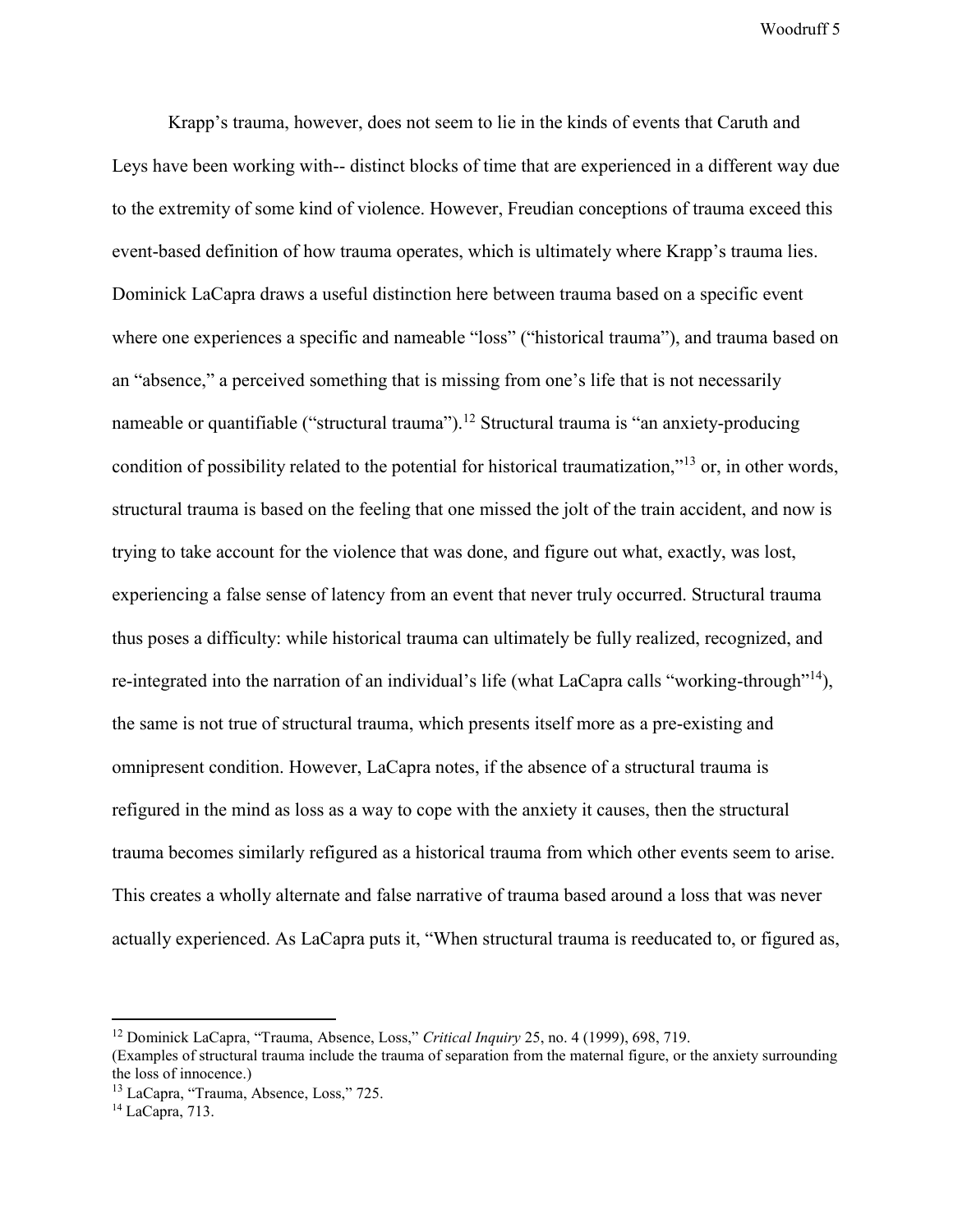an event, one has the genesis of myth wherein trauma is enacted in a story or narrative from which later traumas seem to derive...."<sup>15</sup>. Thus, unlike historical trauma, it is not helpful to narrativize structural trauma, and is in fact directly unhelpful as it is a site of the generation of questions and complexes of traumas that truly stem from pre-existing social or human conditions, and which lead to the trauma becoming repetitive through "acting-out." <sup>16</sup> Krapp, as we will note, is the victim of an extreme narrativization of structural trauma, as he centers his tapes around specific events that haunt him, though in reality, he is merely struggling with the idea that he is isolated. His misconception of the structural for historical, as will be discussed in greater depth, is ultimately what prevents him from creating a coherent and satisfying narrative of his life.

LaCapra's concepts of the reformulation of trauma can be traced to Freud's *Mourning and Melancholia*. Freud notes that both mourning and melancholia are conditions of low spirits and sorrow that follow the removal of some object that was dear to the individual.<sup>17</sup> However, while both conditions involve sadness that sharpens into a sudden focus on the lost object and disinterest in all else, melancholia involves a self-flagellation and hatred that is not seen in mourning.<sup>18</sup> Freud reasons that this occurs due to the focus of the libido and how this differs between the two conditions. In mourning, the libido focuses all of its energy onto the lost object until it has worked through the attachment and is able to come to terms with its loss. In melancholia, however, the libido does not focus on the object, but instead is erroneously shifted onto the ego, and thus, those suffering melancholia are actually attempting a mourning of

-

<sup>15</sup> LaCapra, 725.

<sup>16</sup> LaCapra, 713.

<sup>17</sup> Sigmund Freud, "Mourning and Melancholia," in *The Standard Edition of the Complete Psychological Works of Sigmund Freud*, ed. James Strachey, Vol. XIV, (London: Hogarth, n.d.), 244-5.

<sup>&</sup>lt;sup>18</sup> Freud, "Mourning and Melancholia," 249.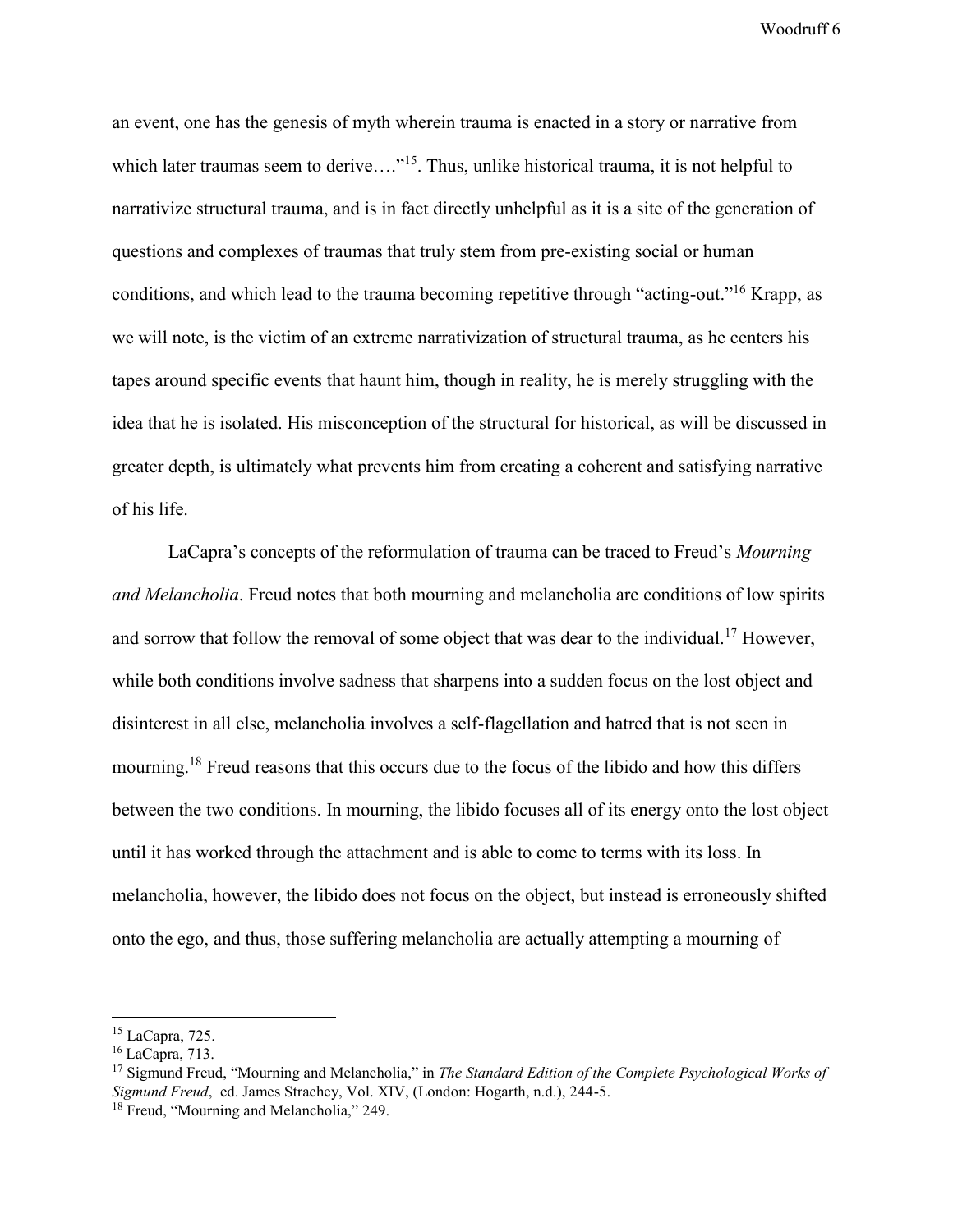themselves. Because of this relationship between the ego and the libido, the mourning energy becomes directed at the self, and the individual espouses extreme anger and sadness towards the self. Freud notes that this may be a result of ambivalence towards the truly lost object that was already present, as the complaints melancholic persons have about themselves often reflect complaints they had about the lost object or person before the loss.<sup>19</sup> Melancholia, then, is much harder to work through than mourning, as the attachment to something outside the self is much easier to reckon with and ultimately let go of than a mourning relationship of the ego, which turns inwards and spirals into a destructive, impossible, cycle. Melancholia is useful not only for understanding better the idea of displacement introduced by LaCapra, but also for bringing a perspective to Krapp's self-hatred that reasserts itself throughout the play. LaCapra continues to build on Freud's terminology here in his definition of melancholy, which is slightly different than melancholia as Freud writes about it. For LaCapra, melancholy occurs when an absence becomes "approximated to loss"<sup>20</sup> and an individual attempts to mourn a structural trauma, leading to a mourning that, like the attachment to the ego, can never be truly completed. Framing this in terms of narrativity, when an individual tries to resolve structural trauma through making it a part of the life's narrative, this process of narrativization instead becomes an endless process that constantly draws the individual back to reckon with the ego and to try to move past the loss of something that was never really there to begin with.

Beckett is recognized by many critics as an author steeped in the ideas of trauma theory. LaCapra himself notes this, saying that when it comes to the difference between absence and loss, "....Beckett may be read as a novelist and dramatist of absence and not simply loss, indeed,

-

<sup>&</sup>lt;sup>19</sup> Freud, 251.

<sup>20</sup> LaCapra, "Trauma, Absence, Loss," 715.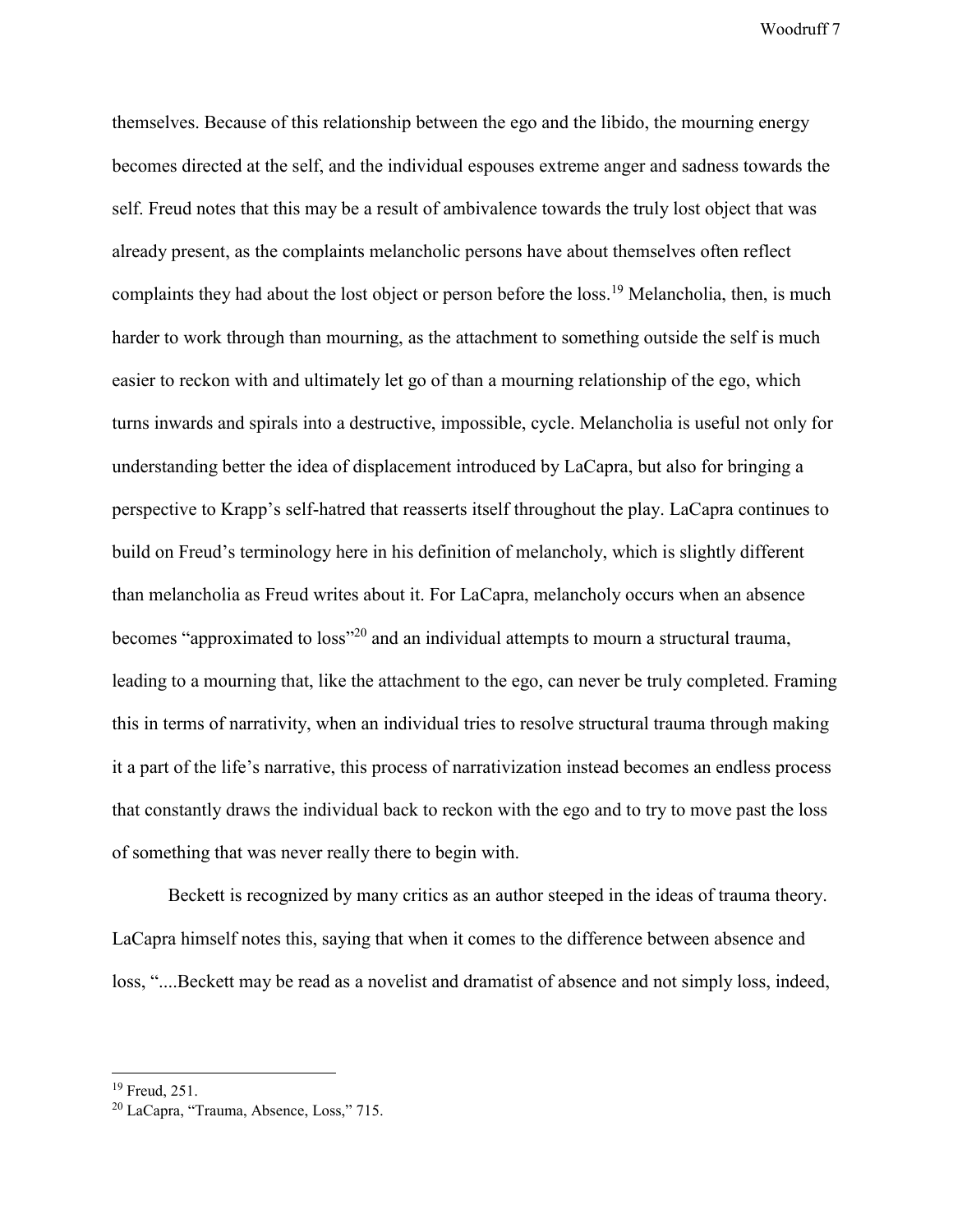as a writer whose works deploy ways of both acting out and working through absence."<sup>21</sup> Similarly, Seamus Deane points to the detachment experienced by the characters in Beckett's work, noting that the speakers oscillate between "incompetence and mastery in language"<sup>22</sup> in their attempts to narrate their own histories. This is all unimportant, he notes, as the feature that Beckett's characters primarily share is their isolation: "There is no social world that corresponds to either aphasia or eloquence, only the loneliness of the speaker."<sup>23</sup> For Krapp, this "loneliness" comes not only from an inability to truly connect with others, but also a lack of a meaningful relationship with himself that prevents him from selecting and working with a narrative of his life that he can grasp onto. $24$ 

Declan Kiberd also cites this crisis of narration in Beckett, turning toward the relationship of his characters with their pasts, which becomes important for analyzing Krapp and his life story. He points to the ways that the pasts of Beckett's characters re-emerge to disrupt their presents in ways that strongly echo the traumatic recurrences described by Caruth. Speaking specifically of the central characters in Waiting for Godot, Kiberd notes: "...they are doomed to repeat the past precisely because they have never allowed themselves, or been allowed, to know it fully….the past erupts, again and again, to usurp the present, but never to connect

 $21$  LaCapra, 714.

<sup>22</sup> Seamus Deane, "Silence and Eloquence," *The Guardian*, December 12, 1991, 1.

<sup>23</sup> Deane, "Silence and Eloquence," 1.

<sup>&</sup>lt;sup>24</sup> This idea of absence being central to Beckett's work is also explored through the idea of the sense of an absent narrative, which is primarily related through his childhood in Ireland. Both Deane and Declan Kiberd discuss how the fractured history of Ireland in itself creates a trauma through something that feels as though it is missing: a cohesive narrative of cultural and national history. Deane argues that"the repeated failure of political systems in Ireland has enforced on its literature the requirement of trying to reconcile on the symbolic level what could not be reconciled in the political zone," (Deane 1) meaning that the political lack of unity and lack of consistent narrative about what Ireland *is* has led to a literary crisis of trying to resolve these disjunctures through writing and through story-telling. Ireland, according to Deane, lacks a unified narrativity, and it is this narrativity that Beckett is constantly trying to figure in his works, and coming to terms with the fact that this is perhaps not a loss but an absence, and that narrativity may not exist at all. This political rendering of Beckett's work is interesting, but will not be the focus of the argument pursued here.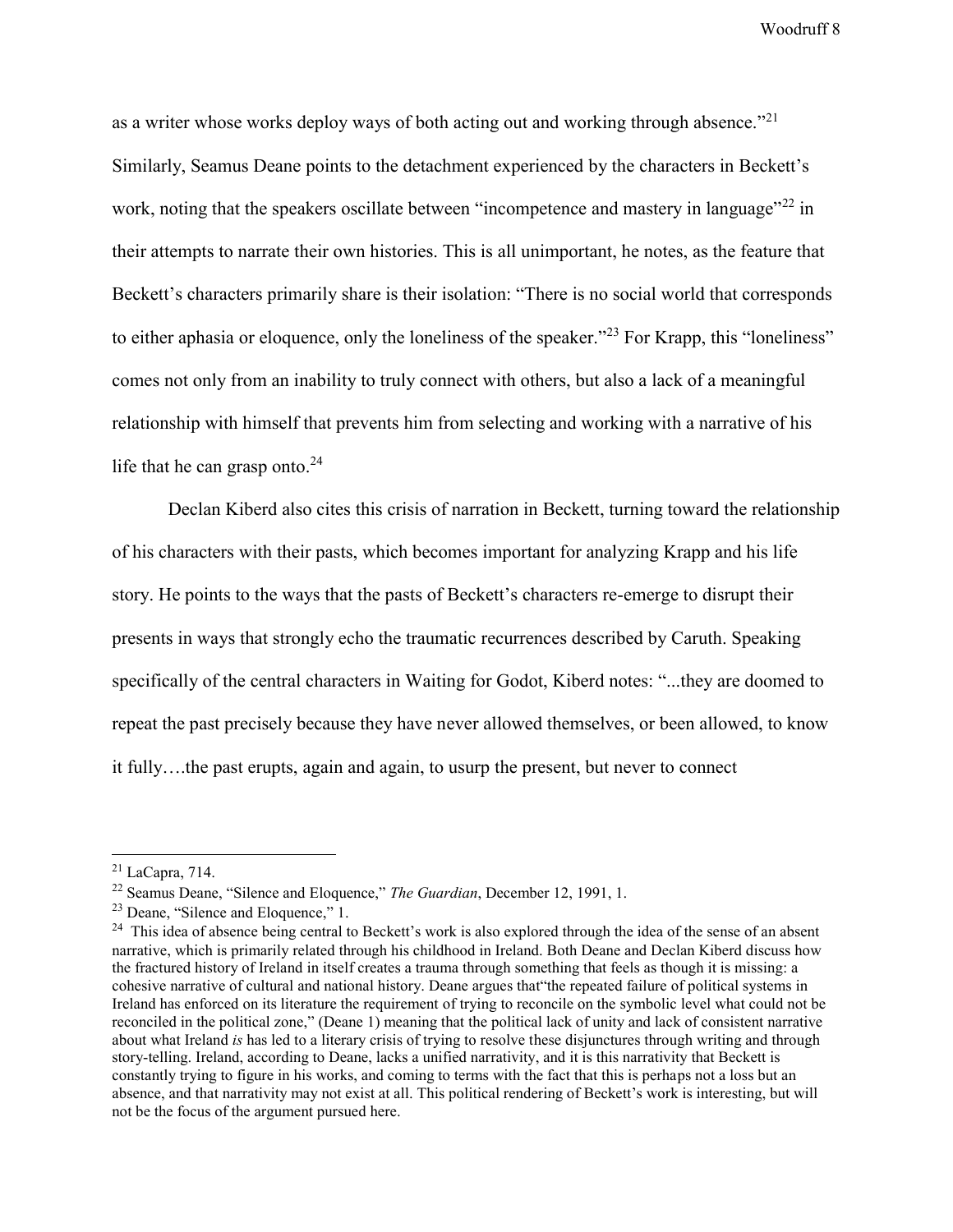meaningfully with it."<sup>25</sup> Kiberd thus implies that having a past is in itself traumatic (in a structural way), as one is never able to fully make sense of it in relation to the present. Beckett's characters feel a deep desire to do so by turning their pasts into narrative, but this is ultimately a futile task.<sup>26</sup> Krapp's inability to settle on a narrative becomes embodied in his actions and interactions with the tapes and recorder onstage, as well as being coded into his body itself. Ultimately, Krapp quite literally enacts his trauma before the audience before he builds to a moment of catharsis through re-engaging with the past. As he comes to terms with his fear of dying, he embraces it through an enactment of death itself which, though desolate, ultimately allows him a reconciliation between the fact that his trauma is about surviving and the fact that in the end, he will not, in fact, survive.

Because of the nature of the play as genre, we are not granted access to Krapp's internal thoughts or dreams except as he self-narrates them for the tapes that we listen to. What we do witness, however, is the way that the play presents his actions as repetitious to the point of being compulsive. Jon Erickson terms Krapp's constant return to the past as an "addiction" which functions through disguising itself as "ritual,"<sup>27</sup> speaking to the fact that there is something uncontrollable about Krapp's continual revisiting of the tapes. Erickson argues that Krapp uses this ritual as a way to connect with the past, in an attempt to "control" it,  $^{28}$  or as Kiberd puts it, to "possess" it.<sup>29</sup> There is something sinister about this connection, which seems to be the way that it insists on making the past sensorily prior to the present, in the same way that the patients of

 $\overline{a}$ 

<sup>25</sup> Declan Kiberd, "Beckett's Texts of Laughter and Forgetting," in *Inventing Ireland*, (Cambridge: Harvard University Press, 1995) 538-9.

<sup>26</sup> Kiberd, "Beckett's Texts of Laughter and Forgetting," 538-9.

<sup>27</sup> Jon Erickson, "Self-Objectification and Preservation in Beckett's Krapp's Last Tape," In *The World of Samuel Beckett*, ed. Joseph H. Smith, (Baltimore: The Johns Hopkins University Press, 1991), 187.

<sup>28</sup> Erickson, "Self-Objectification and Preservation," 187.

<sup>29</sup> Kiberd, "Beckett's Texts of Laughter and Forgetting," 538-539.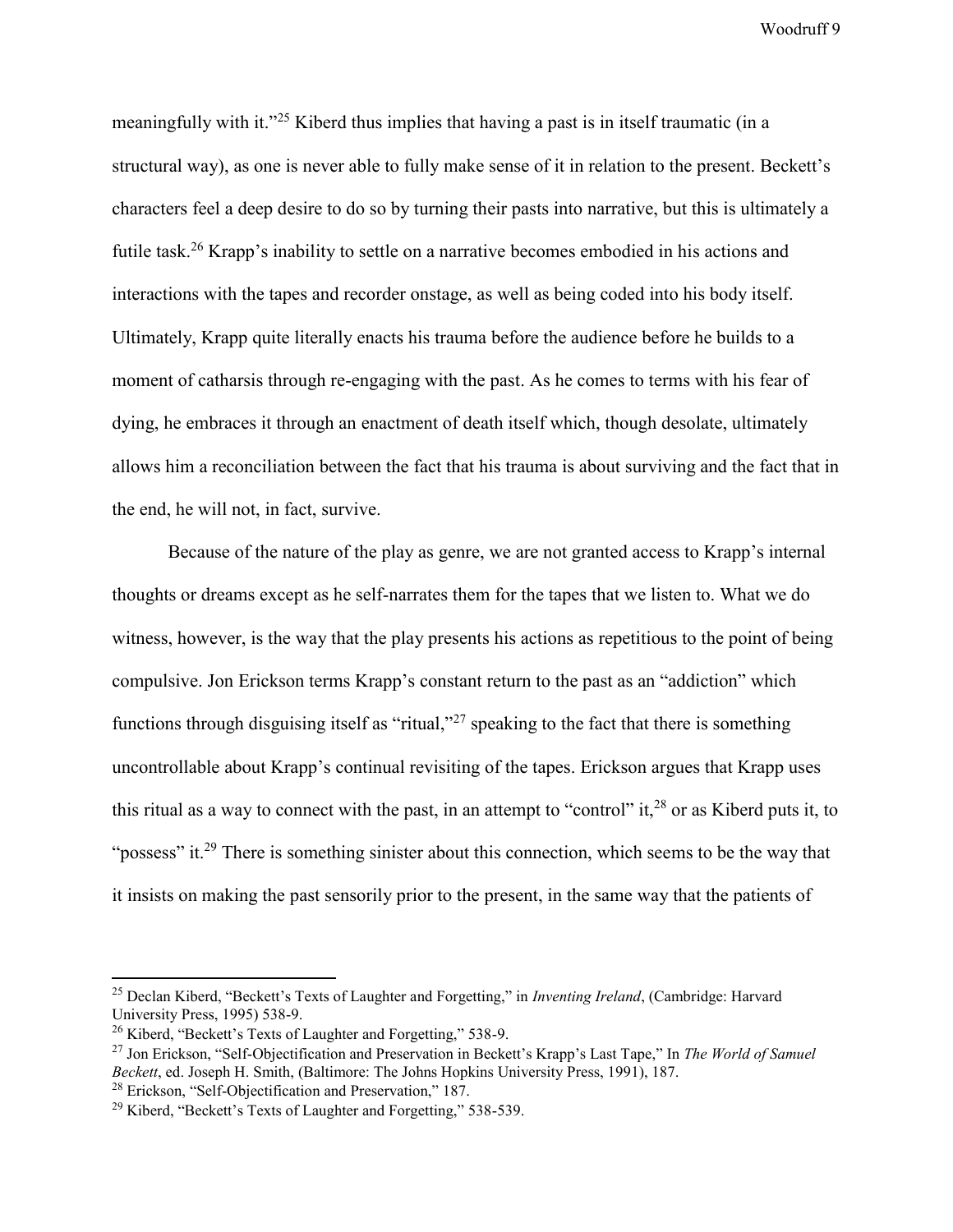Janet and Freud insisted on repeating certain actions. In fact, the entire point of listening to the tapes appears to be to re-experience the past as it was originally felt (though later, Krapp also makes judgment calls about this experience). The 39-year-old Krapp heard on the tape describes how when he was listening to a tape from his late twenties that contained a passage devoted to the eyes of his then-partner Bianca, "I suddenly saw them again. (*Pause*.) Incomparable!" (16). The tapes draw Krapp back into the past in a sensory and visceral way, something which the 39 year-old Krapp is even aware of, as he discusses his encounter with the white dog and the ball, saying that, "In the end, I held it out to him and he took it in his mouth, gently, gently. (*Pause*.) I shall feel it, in my hand, until my dying day" (20). Whether or not the Krapp present with us on the stage has felt that ball in the years since, this evocation makes it felt in that moment. Thus, the tapes are not just about recollection of memory, but the re-experiencing and re-living of the past, making it primary in the present. This drawing-into the past allows it to reassert itself in Krapp's life in ways that make it momentarily central and more important than the present.

Understanding, then, that the way that the past asserts itself is as compulsive and dominating as trauma is, we can turn to the ways that separation manifests itself in the tapes. The moments that Krapp describes with such intense physical presence are the moments of connection that occur, and it is these that reassert themselves in the present so intensely. The younger Krapp is struck into silence over the memory of gazing into Bianca's eyes, while the older Krapp frenetically returns to listen, multiple times, to the narration of the last moment he shares with his lover in the boat, a moment of intense connection between the two of them, though it is immediately preceded by their decision to stop seeing each other. Younger Krapp describes it with extreme specificity:

I asked her to look at me and after a few moments--(*pause*)--after a few moments she did, but the eyes just slits because of the glare. I bent over her to get them in the shadow and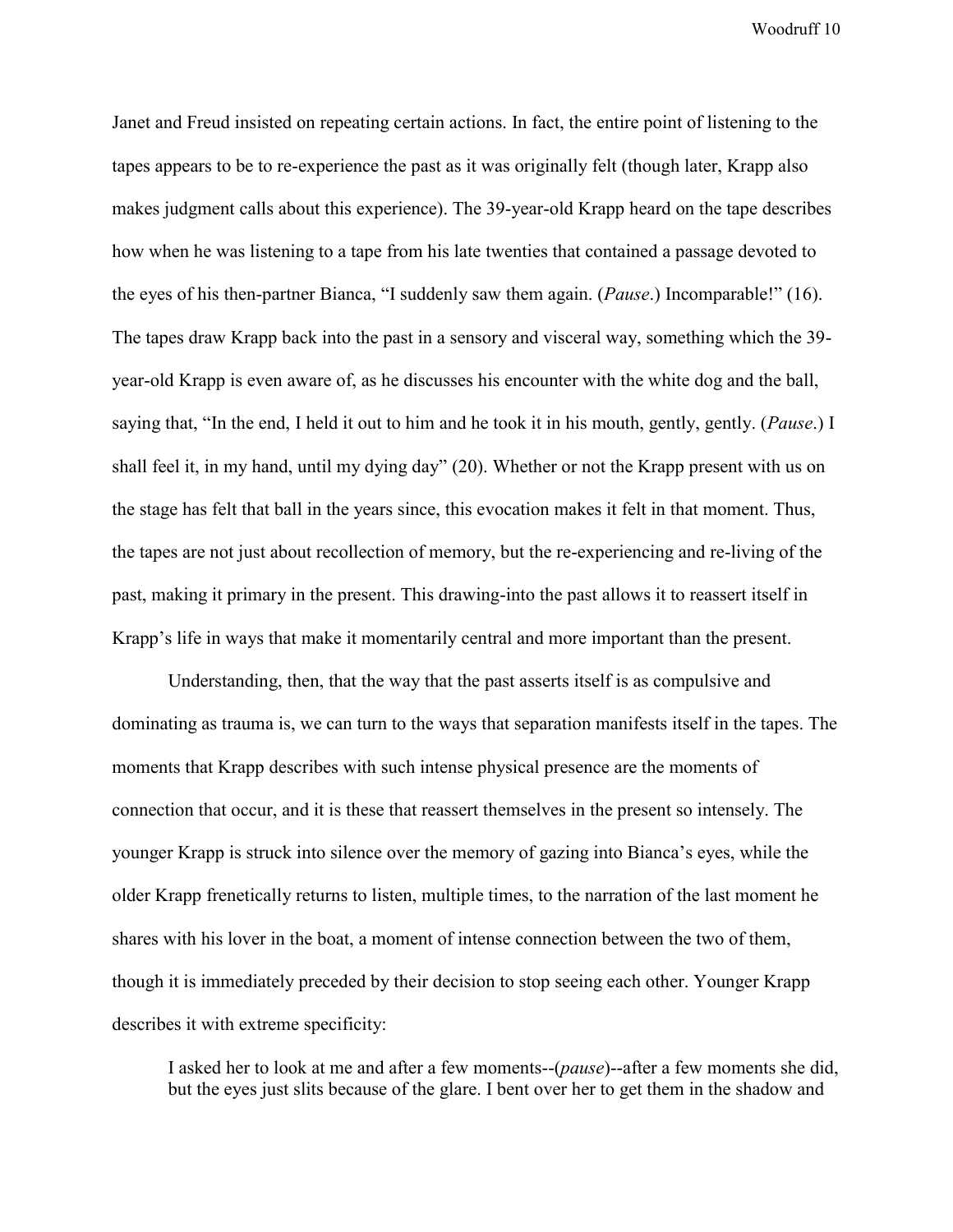they opened (*Pause*. *Low*.) Let me in. (*Pause.*)....I lay down across her with my face in her breasts and my hand on her. We lay there without moving. But under us all moved, and moved us, gently, up and down, and from side to side (22-23).

In this moment, it is vital to Krapp that he be able to look into his lover's eyes as a form of intimate connection with her, unifying the two of them. He urges her, in this act, to "let him in," and thus make them one, something which is then experienced through the dichotomy between their shared stillness and the movement surrounding them.

These moments of physical intimacy are not in themselves traumatic. Instead, the vividness of these moments is heightened by the ways that they frame moments of extreme separation. Perhaps the most intense instance of separation occurring in the time narrated by 39 year-old Krapp is the death of his mother. This event is bookended by two striking moments shared with another being: the "dark nurse" and the white dog. As with Bianca, it is the eyes of the nurse (and not her "incomparable bosom," 19) that seem to somehow penetrate him-- he describes them as "Like...chrysolite!" (19) which is a description so apparently stirring that present Krapp turns the tape off for a moment to consider it. And as described above, the moment of returning the ball to the dog is one that he recognizes as marked on his memory sensorily. This tactile moment of connection with the dog is also experienced as a simultaneous moment of separation, as this is when Krapp learns that his mother has died through the lowering of the blind in her window. Krapp thinks, "All over and done with, at last. I sat for a few moments with the ball in my hand and the dog yelping and pawing at me. (*Pause.*) Moments. Her moments, my moments. (*Pause.*) The dog's moments" (16-17). From there, Krapp moves on to describe the sensation of handing the ball back to the dog, but it is clear that in this instant of unforgettable transmission from him to the dog ("gently, gently"), the idea that they are sharing something acts in extreme contrast to the way that Krapp's mother is now permanently separated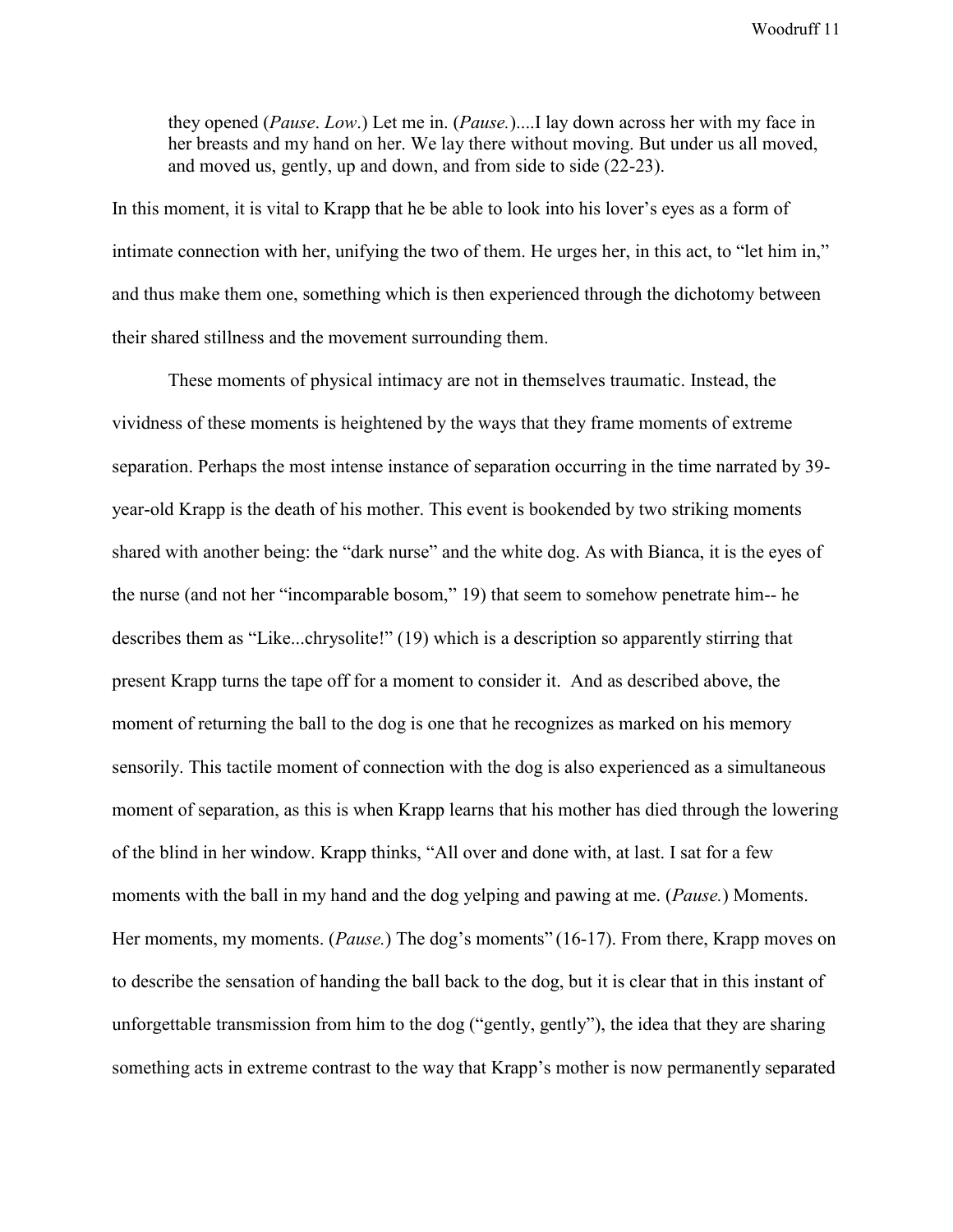from him. He will never be able to share any moment with her again. Here is precisely what is experienced as traumatic-- the way that moments of connection are in themselves completely ephemeral, and it is separation that is ultimately permanent, always underlined by the absolute permanence of death.

Haunted by this knowledge, Krapp is not just separated from others by the natural course of things, but also through his own actions and the ways that he creates separation between himself and others at all times, such as ending things with his lover. However, it is nowhere more evident than in his relationship with his past self. Though Krapp is apparently obsessed with his past, and particularly with re-living it, he also continually distances himself from it, and from who he was back then. He repeatedly insults and belittles the younger version of himself: the Krapp on the tape disparages the Krapp in his late twenties who he has just been listening to, saying, "Hard to believe I was ever that young whelp. The voice! Jesus! And the aspirations! (*Brief laugh in which [current] Krapp joins.*) And the resolutions! (*Brief laugh in which Krapp joins*.)...Sneers at what he calls his youth and thanks to God that it's over" (16-17). The oldest Krapp, present on stage, then repeats this gesture of distancing and denunciation on the new tape he is recording: "Just been listening to that stupid old bastard I took myself to be thirty years ago, hard to believe I was ever as bad as that. Thank God that's all done with anyway" (24). Even as Krapp listens to his past selves and partakes sensorily of his past experiences, he also distances himself through the disavowal of a previous stage of life that is now "over" and a previous self who was a fool. This is a process that he is happy to work with iteratively, that is, he agrees with and laughs with the taped Krapp's assertion that the even younger Krapp is a naive "young whelp" but he also does not think that the taped Krapp is much wiser either. The Krapp on stage is present and distinct from the Krapp on the tape, who is different from the Krapp in his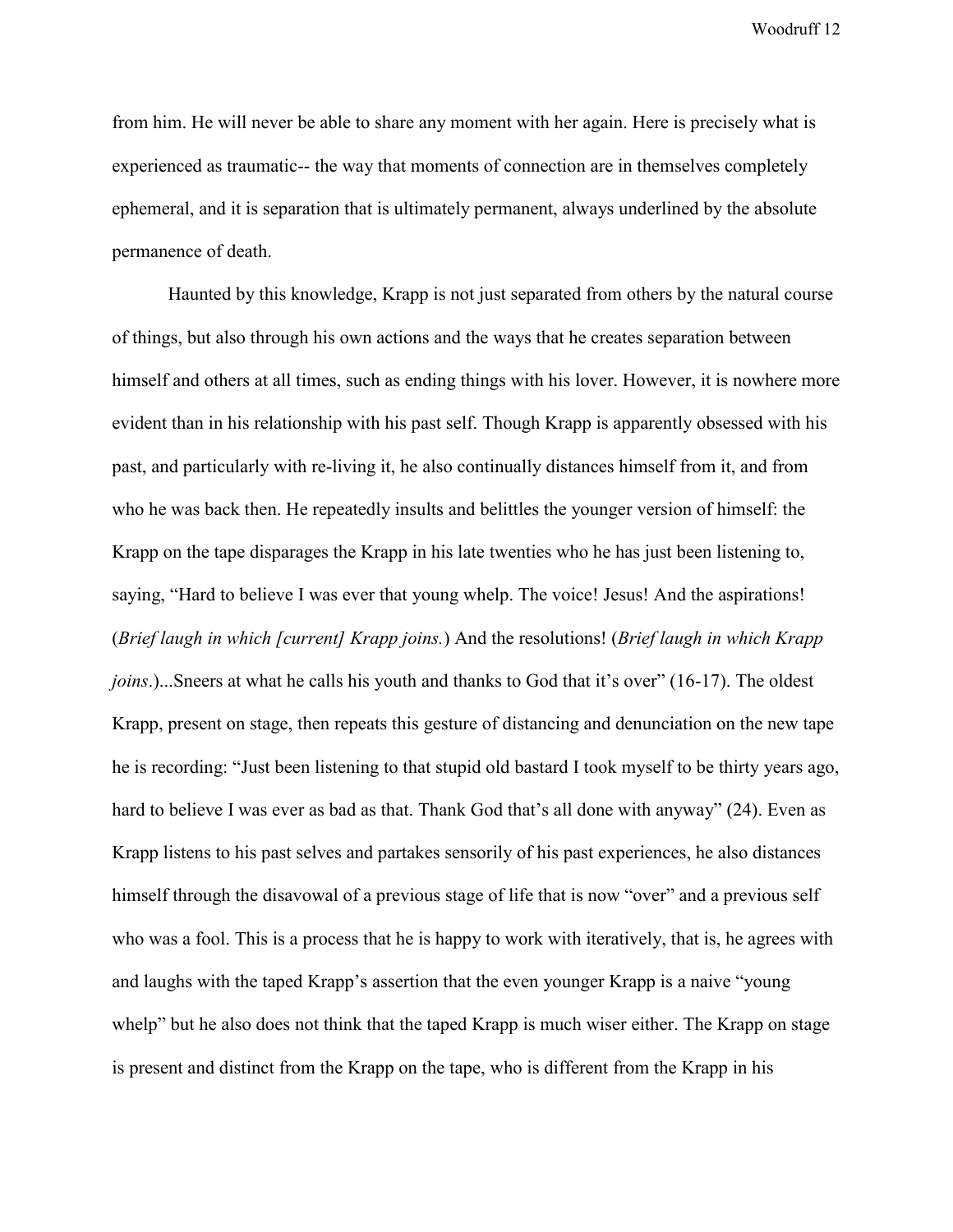twenties. By presenting himself as better now, older, wiser, and more understanding of the way things work, Krapp is able to reassert the control that Erickson argues that he seeks through his obsession with the past. This control comes in the form of narrative power, as he is always attempting to re-narrate his life to fit his current position, dismissing earlier feelings or ambitions. Paul Ricoeur argues that our narration of our past lives allows us to create a sense of fate in our present, a sense that we were always leading up to the moment we are in, and it is evident that this is what Krapp is doing.<sup>30</sup> If he can re-narrate every year from a new vantage, then his failures were not failures: they were misguided attempts to do something that wasn't meant to be. His goal in re-shaping and re-telling his life story then is not to distance himself from the past, but rather to resolve the trauma of separation by unifying it, by controlling it, by creating a comprehensible, cohesive narrative of it. But in doing so, he also pushes away from unification in distancing himself from past narrators who got the story wrong. In seeking one kind of unity, he creates a further distancing, unconsciously re-enacting the separation that he is so afraid of.

None of this is to say that Krapp's is incapable of learning through this repetition. In fact, the play points out the opposite through one of its most comedic moments. Before he has even spoken a word, Krapp consumes two bananas and deals with the peels in radically different ways. The first peel is tossed onto the stage where it causes him to trip. Krapp goes out of his way to avoid this mistake with the second peel, which is decisively thrown off of the stage, indicating that Krapp is changing his behavior even as he repeats it (10-11). However, these are most definitely not the first bananas Krapp has consumed (in fact, the 39-year-old Krapp discusses eating them, page 14), and it is likely that he has gone through this exact process

<sup>30</sup> Paul Ricoeur, "Narrative Time," in *On Narrative*, ed. W.J.T. Mitchell, (Chicago: The University of Chicago Press, 1980), 178-179.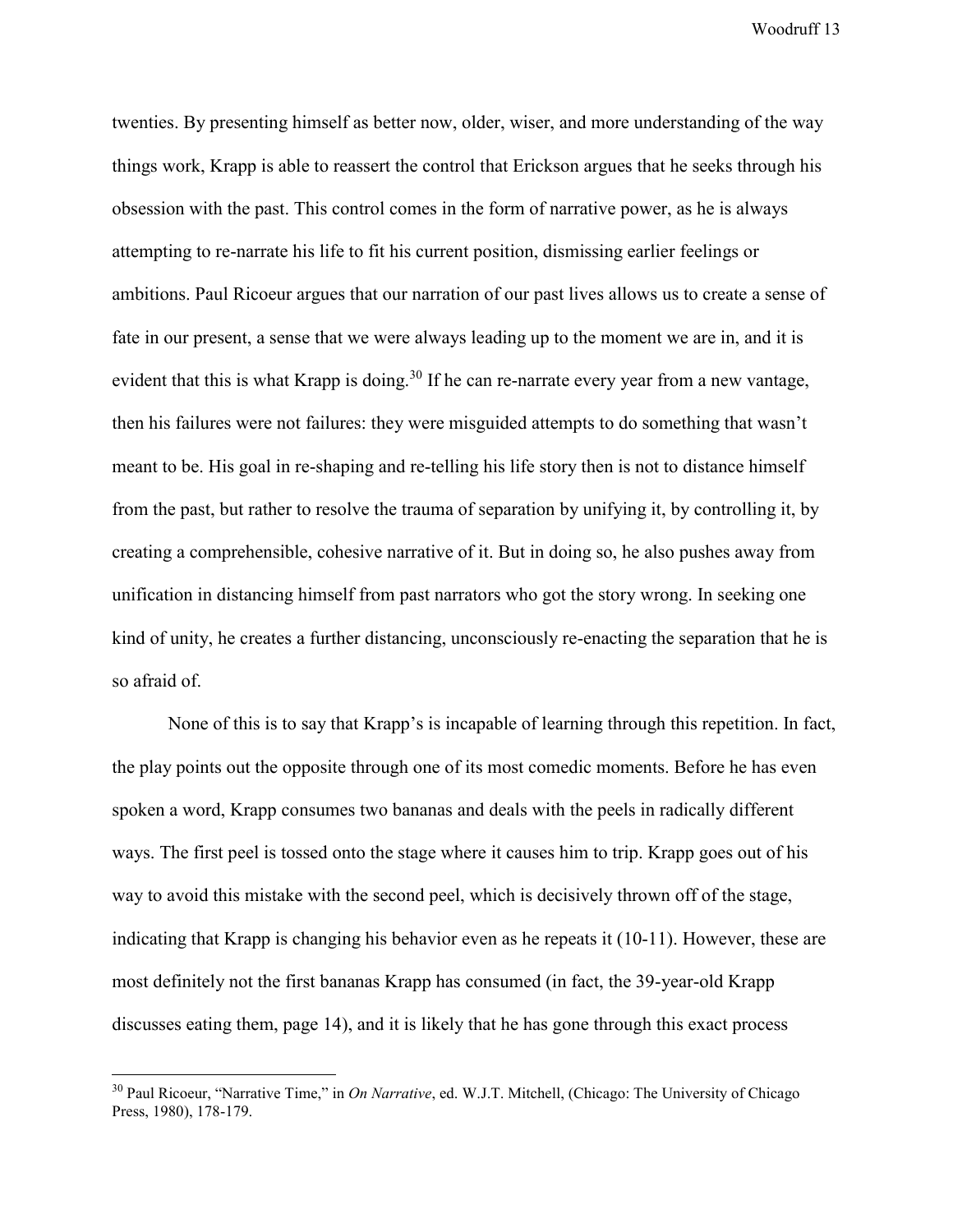before, making and learning from the same mistake—and the fact that he still consumes bananas in spite of the constipation it allegedly causes him (as implied on 17) indicates that he hasn't learned to avoid this at all. This parodic moment encapsulates what becomes the process Krapp carries out within himself. In repeating his distancing and narrating of the past over and over, Krapp seems to learn from his mistakes in the way that he re-frames his life up to the new birthday. Yet this, like with the bananas, indicates that Krapp is actually mistaking certain ways that he is "learning" that are actually him missing the broader point. Just as he avoids slipping on a peel, but is almost definitely still dealing with the health effects caused by eating too many of bananas, Krapp shifts his worldview multiple times, moving from wanting an intimate relationship to wanting artistic integrity, but in doing so, he does not become self-aware of the ways that his narrations are actually reinforcing the lack of the unity he so keenly feels.

This splitting of Krapp's life into different stages, and thus different moments of identification and purpose, is also a splintering of Krapp's subjectivity. One of the most fascinating things about the play is the way Krapp literally converses with his previous selves. Only one character is onstage, only one character ever speaks, but a multitude of voices emerge from this, creating a polyvocal narration of past events. The Krapp who speaks on the tape is technically the same Krapp who moves about the stage, but they are also different in their thoughts, values, and claims to what is important or good. Bennett Simon discusses this in his work on "The Fragmented Self," making the argument that as the number of selves "multiplies," the connection to a narrative or shared history grows more and more tenuous.<sup>31</sup> Simon contrasts this multiplication of the self with the reproduction of the self through procreation, arguing that

<sup>&</sup>lt;sup>31</sup> Bennett Simon, "The Fragmented Self, the Reproduction of the Self, and Reproduction in Beckett and in the Theater of the Absurd," in *The World of Samuel Beckett*, ed. Joseph H. Smith, (Baltimore: The Johns Hopkins University Press, 1991), 162.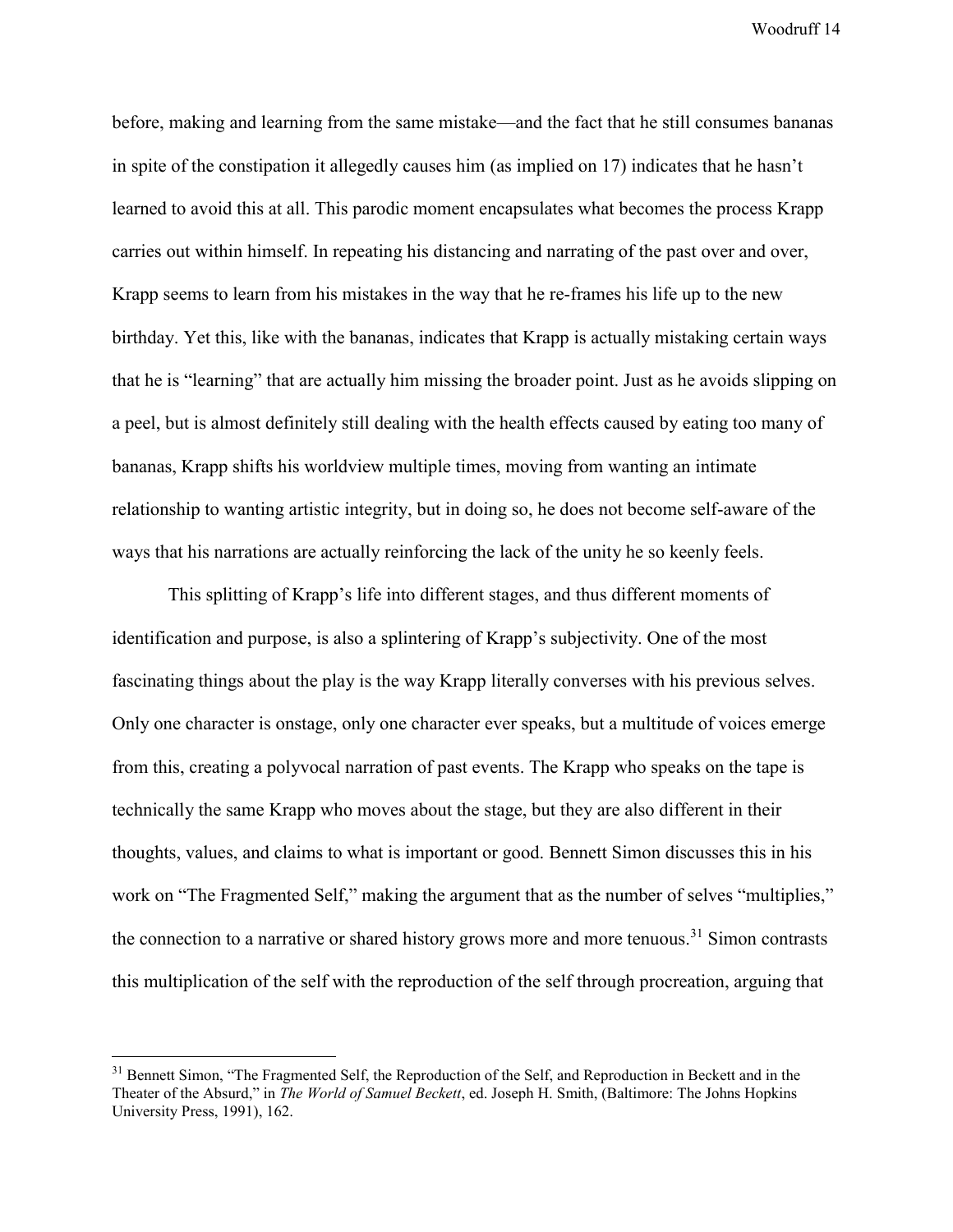many characters in Beckett have a deep fear of birth that leads them to push away the possibility of such generation and towards an inward focus as they lose sight of a unifying genealogical history.<sup>32</sup> This unease is apparent for Krapp as he rejects his lovers (Bianca, Effie, the woman in the boat) and, instead of encountering unification with another, creates his own multitude of subjectivities with whom he can argue and debate without ever having to encounter another person. His base fear of separation causes him to attempt to resolve that alienation starting with the self, which necessarily fails, and as a result, he is unable to find unity anywhere.

In thinking through Krapp's relationship with his past in Freudian terms, it becomes clear that Krapp is experiencing a deep melancholia. Krapp perceives the structural absence of unity in his life (as constantly overshadowed by death) as an historical loss in order to cope with his anxiety. This moves the "loss" (that does not truly exist) into the ego, which creates a deep panic about the lack of unity of the ego itself, or the lack of a coherent narrative in Krapp's framing of the self. Thus, Krapp carries out the contradictory process that has just been explored, furthering his lack of unity through the fracturing of the self, the ego. Freud's description of how melancholics turn their grief and anger inward, becoming frustrated with themselves, is particularly apt considering that Krapp carries out his complicated feelings about his isolation through continual and constant devaluation of his past selves and the narratives they tell. This frantic desire for a unification of the ego is telling when we consider a Krapp who is confronting death, which is the ultimate loss of the ego. There is a known end to the story, where everything will be unified in one way or the other, and this knowledge leads Krapp into a frenetic process of trying to attain this unity on his own before this permanent and final end.

<sup>&</sup>lt;sup>32</sup> Simon, "The Fragmented Self," 162.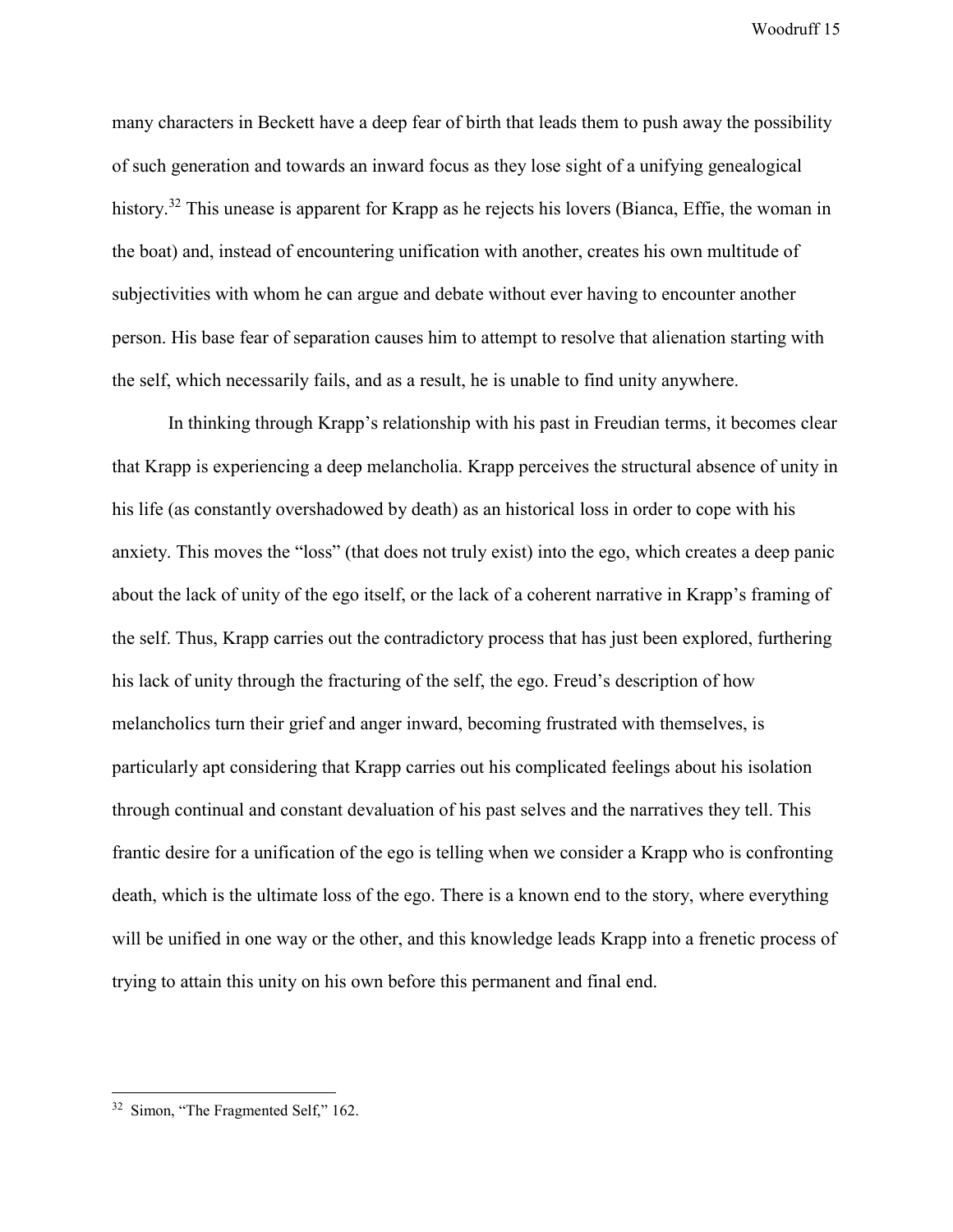Yet while we analyze the internal workings of Krapp's mind, it is essential to remember that this melancholia is not just something playing out within Krapp's thoughts, but is rather being physically embodied on the stage. It is perhaps quite significant that the trauma that inherently affects Krapp is in its very nature spatial-- separation implies a gap between, and unity implies a lack of this. Further, the two separations that are so striking from the aged-39 tape are both instances of the loss of a physical presence of a person, as well as being separated from them through other means as well. When Krapp's mother dies, he is not only not with her, but literally out of the building and in the park. After her death, when the shade is drawn down, there is another physical barrier between them that acts in a metaphorical way, indicating the physical separation he experiences from his mother in her death. She is no longer physically present in his life in any way, and she and Krapp are physically separated forever. The primary person with whom Krapp experienced absolute physical unity before his birth (when he was a part of his mother when growing in her womb) is thus gone, proving that physical unity is itself only temporary and always something that will result in an ultimate and permanent separation. The loss of his lover, though not quite as permanent, is also a loss of a physical presence with whom Krapp had experienced physical unity. Though the moment in the boat is not overtly sexual, the idea of lovers as physically united in their love is a common trope in literature, and it is implied that Krapp and this woman did have a sexual relationship. This relationship is one that he is willing to forgo because "it was hopeless and no good going on" (27), but this denial results in a physical loss of a connection between him and his lover. This loss connects to the loss of his mother and the two cause Krapp to become fearful of experiencing such unity again, as it comes with a necessary separation.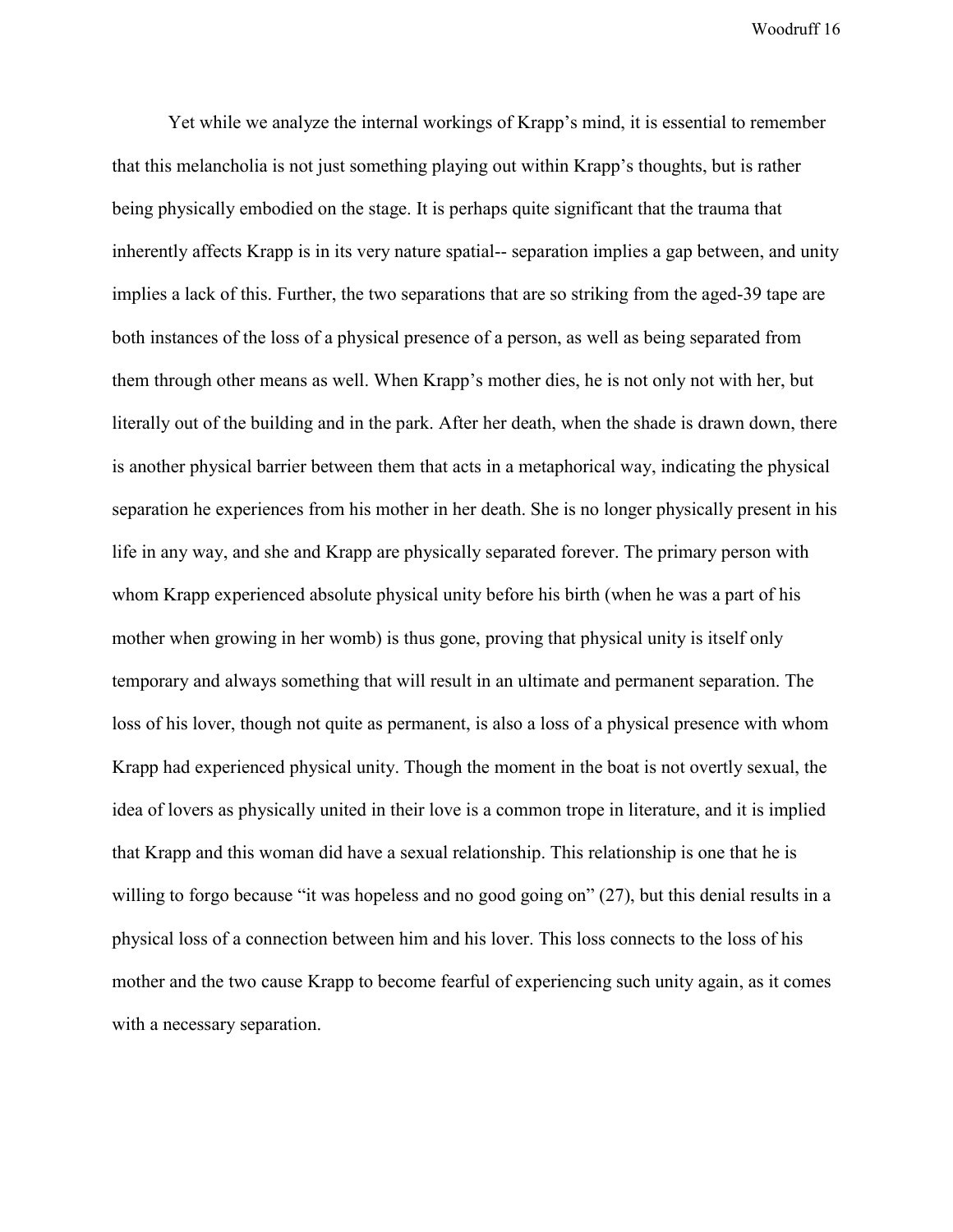Krapp feels this separation from others taken to its absolute extreme, as he repeats again and again that he feels completely alone on earth in a variety of ways, pointing to an absolute isolation that is experienced not just emotionally but physically. On the past tape, he ends saying, "Past midnight. Never knew such silence. The earth might be uninhabited" (28). This feeling points in opposition to the moments he shared earlier with the dog that felt so communal. Here, the primary sensory mode is "silence," and the feeling that he is the only living being on earth, physically isolated in the most extreme of ways. In the tape he records for the  $69<sup>th</sup>$  birthday, Krapp describes a moment on one of the rare occasions where he has left his home, saying, "Sat shivering in the park, drowned in dreams and burning to be gone. Not a soul" (25). Again, he feels completely alone, not just emotionally, but in a very physical way. This "silence" carries over into Krapp's own speech, demonstrating that this separation seeps into his own language and thinking. Krapp's tape recordings are absolutely riddled with pauses, moments where the tape continues to record, but Krapp does not speak, creating a temporal gap that is experienced both for the audience watching and listening, and also for some "future Krapp" who would be listening to the tape. These gaps do not just create moments of anticipation or suspension, but also create moments of temporal distancing from one moment to the next. This gapping is a metonymic representation of the process that Krapp carries out within his life, re-narrating his stories by putting temporal separations between different moments of perspective that allow him to understand things differently while missing the larger picture that is ultimately causing him such deep distress.

This sense of emotional isolation becoming physicalized is further reinforced through the concept of his books, physical objects in themselves. Though they are physically separate from himself, the act of reading represents a kind of connection at a distance, and understanding of his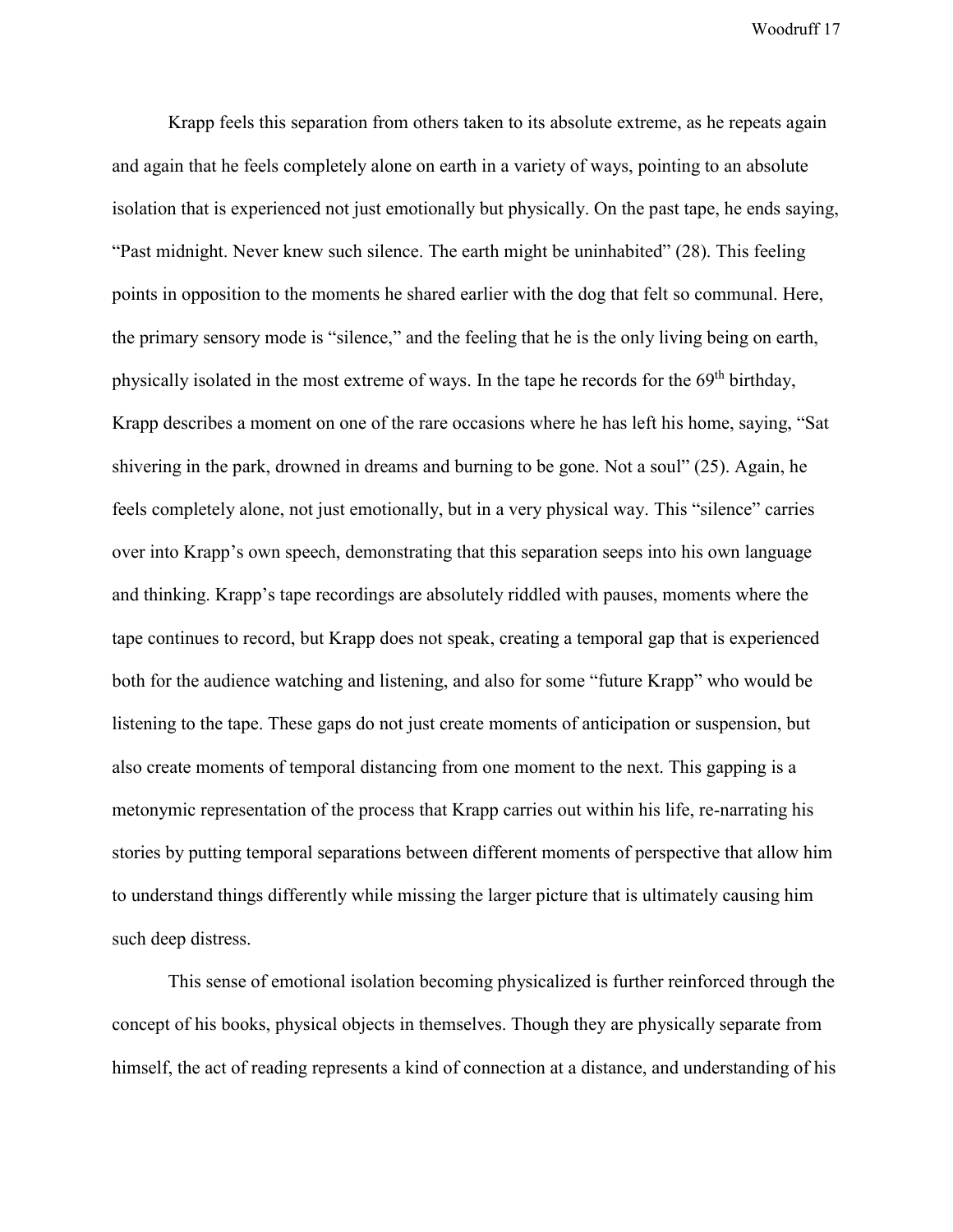mind, his life, and his purpose. Krapp sarcastically notes that in the most recent year, he has had "Seventeen copies sold, of which eleven at trade price to free circulating libraries beyond the seas. Getting known" (25). His writing, which he has considered to be his great work and inspiration, is not being experienced by others, which would allow him a displaced connection with them through the emotional work he has put into it. Instead, his books are rarely purchased, and when they are, it is by those far away. His inability to be "known" or unified with others is thus presented as a physical unreadability of the narrative he chooses to present to the world. Without an ability to find any kind of physical unity, he attempts to locate this connection in the physical realm through his self-narration, which fails again and again.

This constant re-narration is in itself also physicalized, and materializes an enacted multiplication of subjectivities. While the present Krapp is the only body on stage, the taped Krapp is another presence, distinct and separate from the first due to the physical separation of the tape and tape recorder from the man. Krapp could get up and walk away from the voice onstage and leave it still speaking; hence the polyvocality of the narrative is not just one that exists internally, but one that is physically represented to the audience. The multitude of Krapps is not just created mentally but through the boxes of tapes that physically represent each past self, furthering the idea of multiple subjectivities that Simon has outlined. Now it is not just that there are multiple narratives happening onstage, but that there are distinct, physically different voices speaking and disagreeing with each other, as well as the voice of a third subject referenced (the tape that 39-year-old Krapp has been listening to). Derval Turbidy discusses these multiple subjectivities in Beckett, contrasting the ways in which normal "deictics," such as the word "I," function to bring together the physical "spatio-temporal field" and the spoken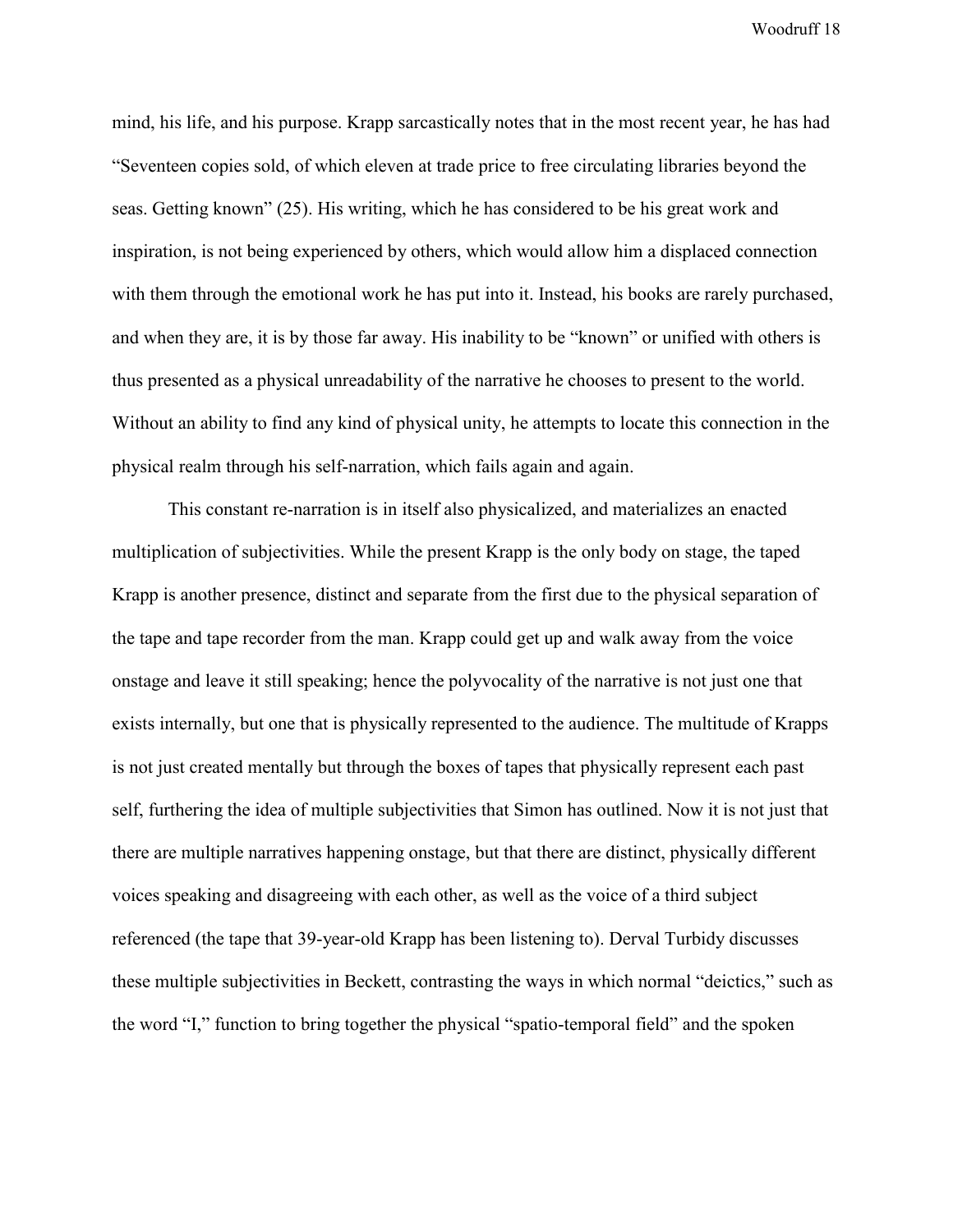word.<sup>33</sup> but Beckett's literature resists this through an exploration of "the impossibility yet necessity of transforming the voice into body and the body into voice.<sup>34</sup> Turbidy explores this resistance through another of Beckett's short plays, *Not I*, where "[t]he body in which the voice becomes flesh resists its role as speaker."<sup>35</sup> For Krapp, something of the reverse of this happens: the voice speaking on the tape identifies itself with the body we see before us, but this body simultaneously resists this identification both through the creation of a new tape and a new story that disavows the previous narrative, and through the interactions with the past tape in its physical presence. Toward the end of the tape, the younger Krapp begins speaking about what he considers to be "what I have chiefly to record this evening, against the day when my work will be done, and perhaps no place left in my memory, warm or cold, for the miracle that…(*hesitates*)...for the fire that it set alight" (20-21). In spite of the younger Krapp's insistence that this moment is the most significant part of the tape, the older Krapp continually winds the tape forward until he is certain that this part of the tape is over (9-10). In doing so, he also implies that he has unfortunately not forgotten this memory as predicted, as well as denying it any kind of mystical significance that deems it worth recalling or recounting or even remembering at all. The physical "I" onstage pushes away the identification the tape creates with his body, and in doing so, rejects the unity that he clearly desires, a unity that cannot even be achieved physically.

This separation is not just presented through a physically enacted difference between the narratives of Krapp at different ages, but also through his body itself. Though each "I" that speaks on any given tape lays claim to the body onstage, he has aged in such a way that his body

 $\overline{a}$ 

<sup>33</sup> Derval Tubridy, "WORDS PRONOUNCING ME ALIVE: Beckett and Incarnation," *Samuel Beckett Today / Aujourd'hui* 9 (2000), [http://www.jstor.org/stable/25781303,](http://www.jstor.org/stable/25781303) 97.

<sup>&</sup>lt;sup>34</sup> Tubridy, "WORDS PRONOUNCING ME ALIVE," 94.

<sup>35</sup> Tubridy, 101.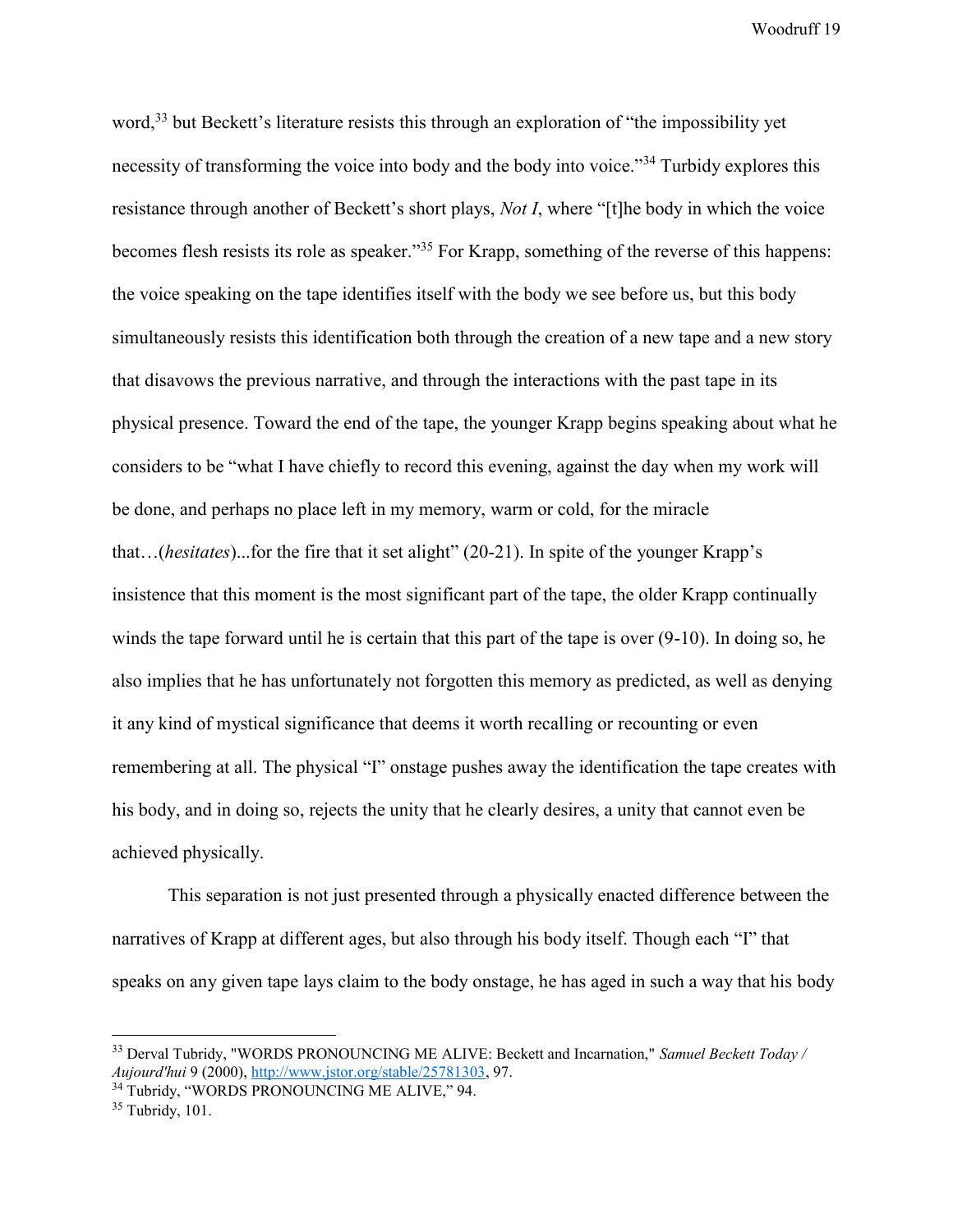now would not resemble that of the Krapp speaking on the tape he plays. In the very opening notes of the play, Krapp is described as "*Very near-sighted (but unspectacled). Hard of hearing….Laborious walk*" (9-10). Before (either) Krapp begins to speak, he is already presented as physically limited in the present, which is not the case in his previous memories: he describes no troubles with his sight and hearing, and the narrative of looking at the blind in his mother's room indicates that he was once able to see well. While the tape makes claim to the body which is onstage, it is unclear if the two would resemble each other in any more than passing features. The psychosomatic subjectivity including both voice and body thus becomes further splintered between what the Krapp on the tape could enact versus what he is unable to do now. Not only is the narrative different, but the body also becomes a site of discontinuity and difference.

Beckett further emphasizes this by having the older Krapp perform functions that the younger Krapp was either incapable of or unwilling to perform. The younger Krapp ponders the singing of his elderly neighbor, and wonders, "Shall I sing when I am her age, if I ever am? No. (*Pause*.) Did I sing as a boy? No. (*Pause*.) Did I ever sing? No" (15). Later, however, when Krapp switches off the tape to disappear offstage and pour himself a drink, he returns to the stage in song (17). The aging body is expected to move closer to falling apart, to grow less capable as it grows older. While Krapp experiences this form of deterioration, the disjointedness between himself and his younger self is even more pointed by showing the gaps that are not due to age, but rather to other forms of growth, or change. A body that was never capable of singing, or that refused to sing, now breaks into song.

Similarly, Krapp now has a much different relationship to sex than he did when he was 39. The final encounter with the woman in the boat is one primarily focused on emotional connection, while the aspect of sexuality is secondary to this. Krapp continues to engage in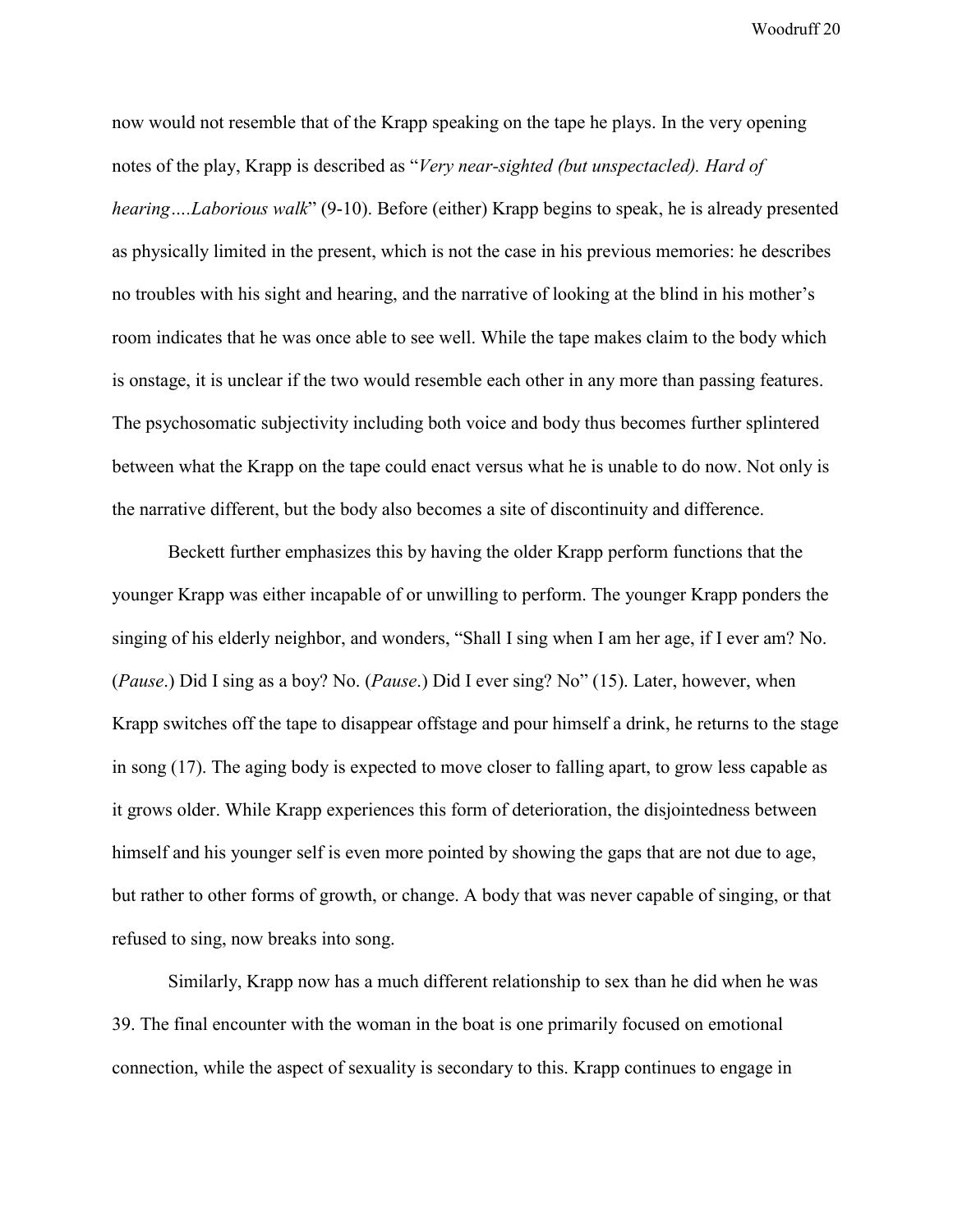sexual activity, of course, but this loses any semblance of being an activity of passionate connection and instead serves the primary purpose of pleasure for himself. The passage cited above, where Krapp and his lover are unified in their stillness, contrasts starkly with the description of sex that he records on his new tape: "Fanny came in a couple of times. Bony old ghost of a whore. Couldn't do much, but I suppose better than a kick in the crutch. The last time wasn't so bad" (25). Rather than a moment of connection, it is now more of a moment of spasmodic violence and personal satisfaction, rather than anything that is to be shared. The action itself is almost unrecognizable as he carries it out as an older man. Thus, while Krapp's tapes indicate that there is no continuity of the self internally, his actions indicate that the body is not a sustainable indication of who the self is either. Krapp's body thus not only reflects the fundamental lack of unity that has become so deeply distressing to him, but also participates in this denial of any sense of unity. In this way, the structural trauma repeats itself once more. Afraid of not even experiencing a unity within himself, Krapp ironically distances himself again and again in an attempt to make some kind of narrative. He is unable to escape the inevitability of separation, even bodily, both through the natural processes of aging, and through actions he carries out himself.

The inescapability of separation reflects the omnipresence of death, which, as already discussed, has an interesting relationship to trauma. Death is, in some ways, the ultimate physical trauma, especially in terms of separation, as it is the moment when the subjective self is separated from the body: the body continues to exist, the self does not. However, as Caruth has noted, what asserts itself as trauma is not the closeness of death, but rather the survival of it. In this way, though death is the ultimate separation, it is also the end of trauma of any kind, as there is nothing to reckon with or reconcile with any longer. It is perhaps in this relationship that we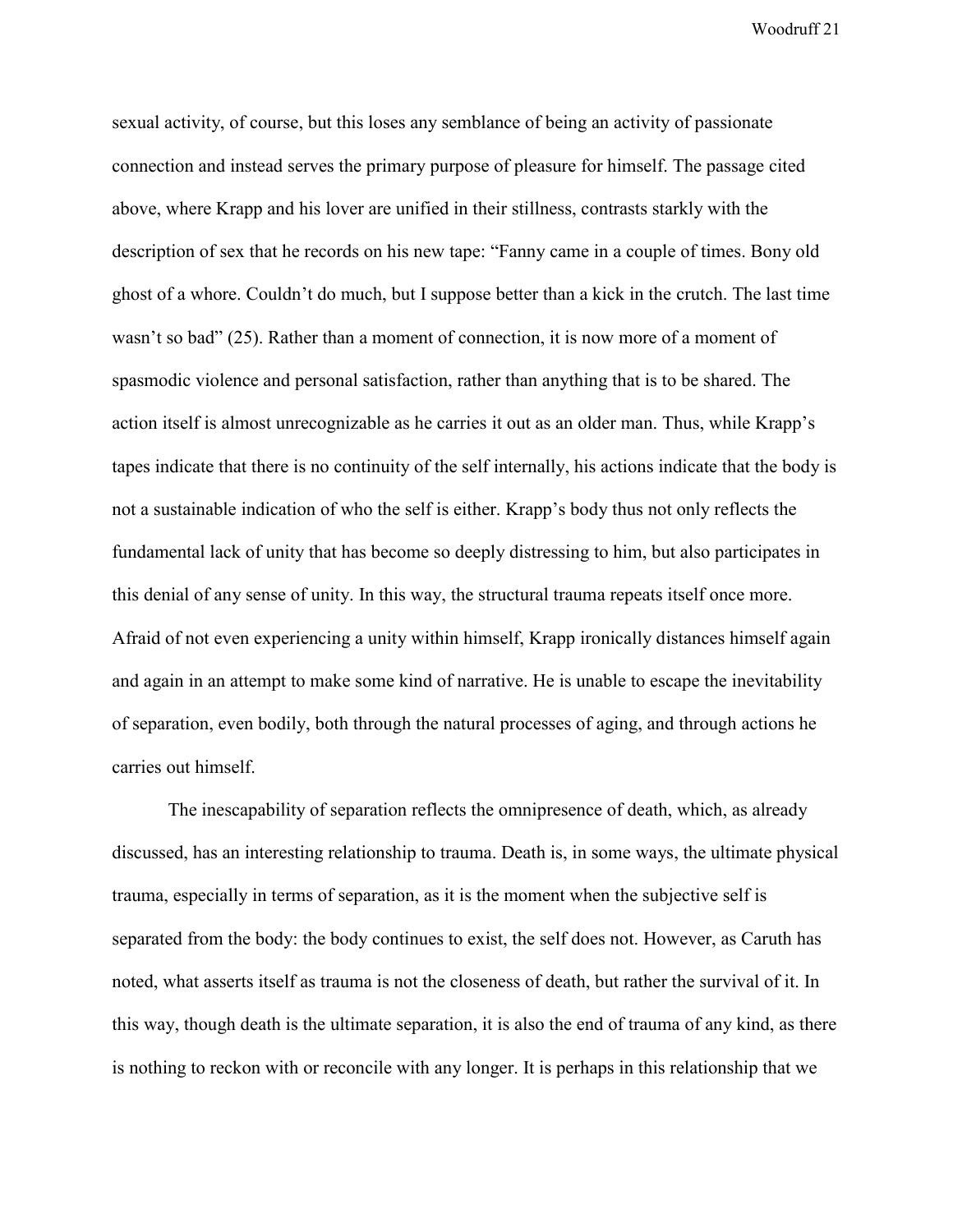see a reflection of Krapp's contradictory association with his own past, pulling it close and also pushing it away, just as death allows for the ultimate unity in the way in which the ego no longer struggles with the bodily self, but this is only achieved through the sundering of the body and the conception of the subjective, inner self.

In this sense, LaCapra's terminology becomes very useful again. Krapp is constantly attempting to "work through" his past by making it coherent and narratable, but in doing so, he is really only "acting it out." The gap between Krapp and any sense of connection with his previous selves becomes more and more tenuous as he re-tells his stories to fit a new worldview. This sense of "acting" becomes more significant when we consider that Krapp is not just a figure created of words on paper, but the physical body on stage, acting. It is not just in Krapp's mind that the memories play out and his actions are repeated, but in physical form and real space. The play thus indicates there is something inherently physical about the process of remembering, of creating narrative, and that our bodies are tied into our self-narratives in more than just the attachment that necessarily exists. This dramatic aspect of the play points to something further about trauma, something that has already been hinted at by Erickson's positioning of the tape recording and collection as a "ritual" as well as an "addiction" -- something which is necessarily bodily and physical, as well as something that is by its very nature practiced and rehearsed. Krapp not only performs the actions of the listening and recording for the audience present in the room to watch the play, but also for himself. Thus the attempts, physically, to rectify what he perceives as the gap between present-Krapp and past-Krapp are not just done as a way to recreate his narrative, but as a way to convince himself he is capable of doing so. In order to believe that he is capable of experiencing completeness and unity even within himself, he needs to physically perform actions to persuade himself as such. In attempting to bury the traumatic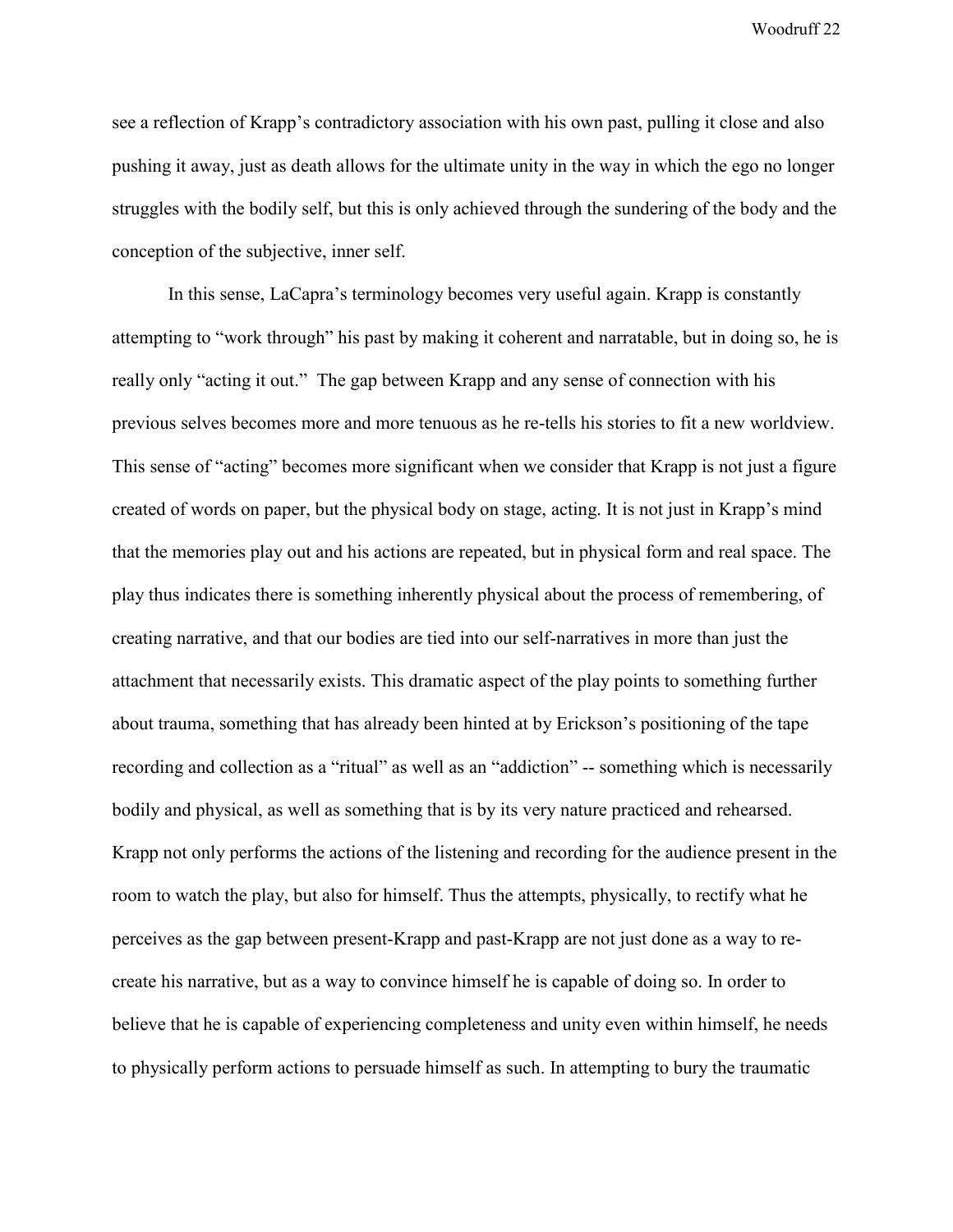loss of a continuous self, he brings it to the surface again and again, and enacts it again and again. As LaCapra formulates it, this acting out will not allow him to ever overcome the trauma or to learn how to live with it, to make it a part of his life that is acceptable. Instead, he is caught in a cycle of repetition that not only never fully resolves his experience of trauma, but that also reinforces the feeling of separation and alienation that so dogs him to begin with.

In spite of this seemingly inescapable cycle, something shifts for Krapp at the end of the play, something that makes this his "last tape." While recording his new tape for the current year, Krapp abruptly stops the recording in favor of listening to the description of his time in the boat again, and does so with a practically frantic nature, as he moves "suddenly" to "wrench" the current tape off, and "throws it away" (27), in a shift from his normally deliberate behavior. This is also a shift from the normal cycle of devoting himself to the past before subsuming it to the present year and the present narrative. The play ends not with the voice of the present Krapp, but rather with the voice of the past tape, recounting again the last moments with the woman, while the present Krapp sits by in silence. This switch from rewriting his narrative once more is indicative of some kind of shift from his normal method of "acting out" and reinforcing distance, but it does not appear to be a "working through" that will help Krapp move beyond the trauma that is central to his life. Instead, it seems that this final action is almost another kind of acting out, as indicated by Krapp's wishes expressed in the tape he is in the midst of recording when this abrupt change comes over him. Though starting with a self-derogatory assertion that assumes a position similar to ones taken in previous tapes, the ending of the tape Krapp creates on stage demonstrates a need not to re-narrate, but rather to re-live and re-experience:

Lie propped up in the dark--and wander. Be again in the dingle on a Christmas Eve, gathering holly, the red-berried. (*Pause*.) Be again on the Croghan on a Sunday morning, in the haze, with the bitch, stop and listen to the bells. (*Pause*.) Be again, be again. (*Pause*.) All that old misery. (*Pause.*) Once wasn't enough for you. (*Pause*.) Lie down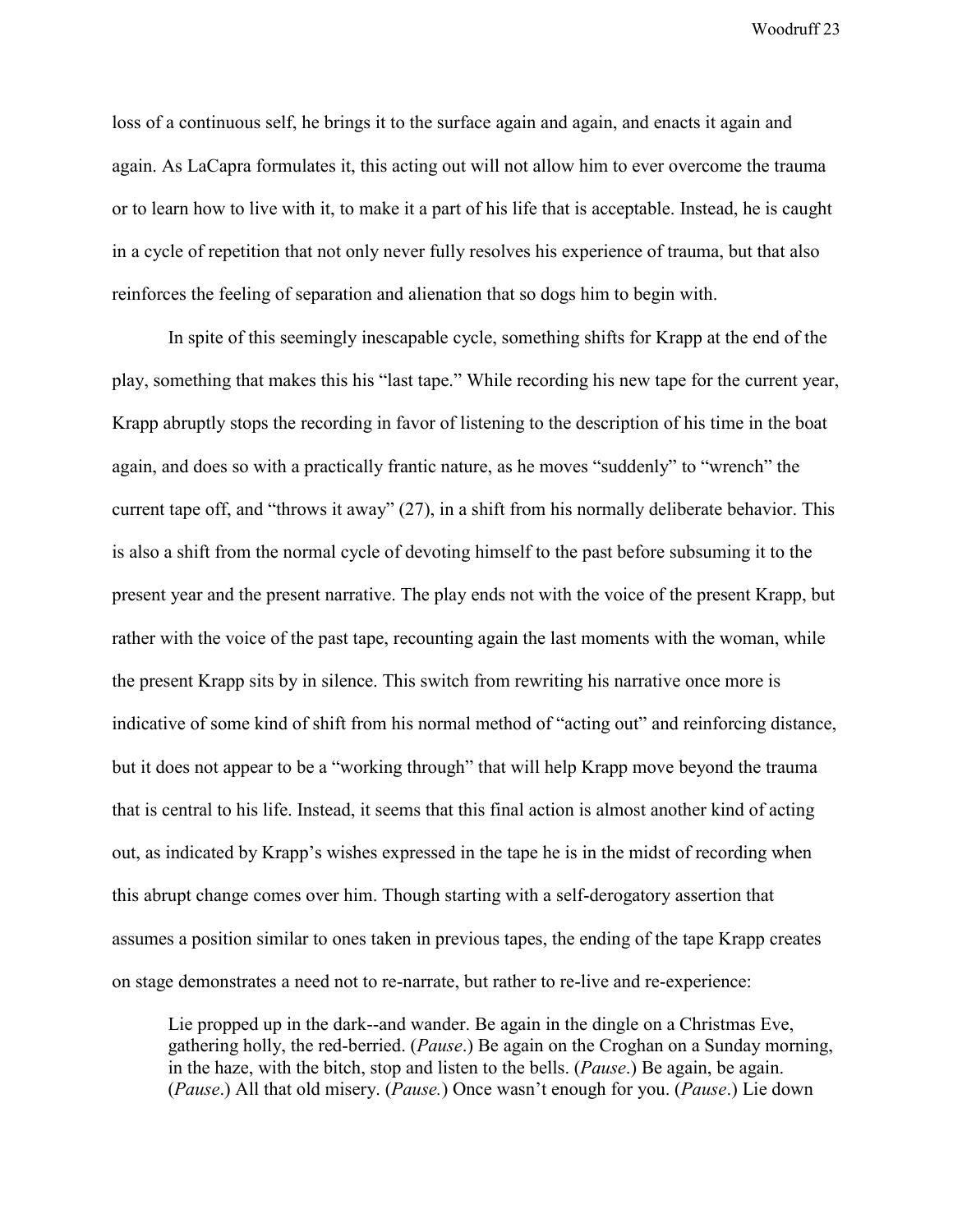## across her. (26-27)

Krapp moves from wanting to create a new version of his life from a bitter, distant perspective to intensely needing the opposite of distance. He acknowledges the part of him that craves a kind of connection with his previous selves and previous experiences so intently that he wishes to experience them again. It is no longer enough to just remember things through the tapes, but now he acknowledges a wish for the impossible: to "be again." He desires not to just remember what it is like to lie across his lover, and not even to feel himself lying across her once more. Instead, he wishes to complete the *action* of lying across her. He wishes to fully embody this moment again, despite the "misery" it has brought him. This leads him to do the closest thing available, and toss aside the current tape in favor of listening to the description once more. On some level, then, it appears that he has moved from acting-out one aspect of his trauma (the distancing of separation) to another type of acting-out, where the distance itself becomes unfathomable and must be mourned, as the past and unity can never fully be claimed. However, calling this an acting-out conflicts with the fact that there is almost no action at all, and in fact, there is a dearth of action. Though Krapp begins listening to the tape in a sudden rush of action, he ends the play completely "motionless" (28). This re-listening to the tape proves fruitless in returning Krapp to the past, and unlike his previous rituals, it does not even give him a false narrative with which to address the future, much less one that allows him to work through or even around the lack of unity that he experiences as so traumatic. In this respect, it is not an acting-out, nor is it a working-through, so perhaps it is something else altogether.

Eric P. Levy reads this ending as a moment of closure, as he asserts in "Beckettian Mimesis." To him, these final moments of the play constitute Krapp "repudiat [ing] his very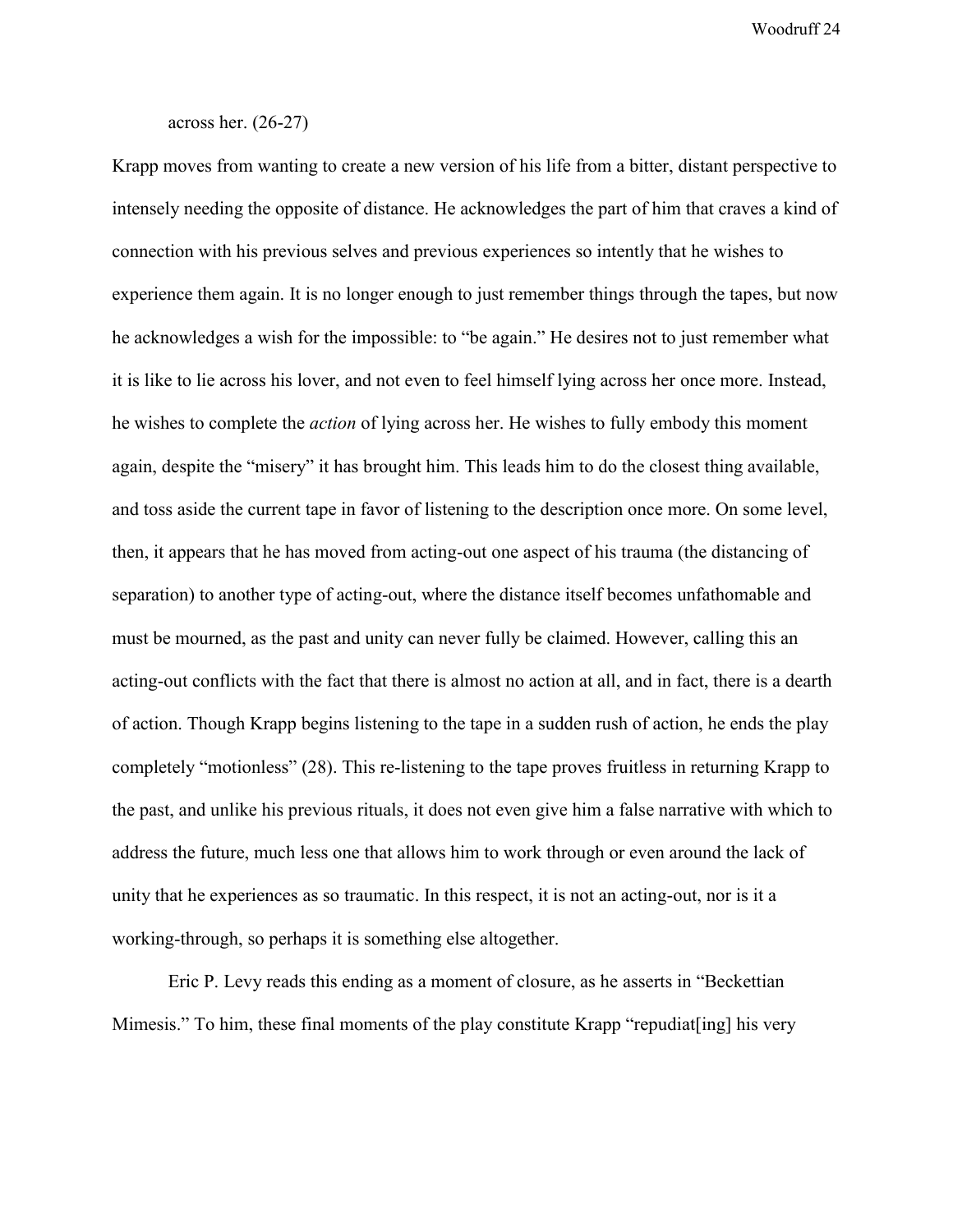location in the present,"<sup>36</sup> which Levy believes is a positive direction for Krapp, as it moves him from his location in the rest of the play where he has been trapped between the past and the present to at least accepting one of these two locations. Levy says, "....through [Krapp's] regret, epitomized by obsessive rememoration of lovemaking in the canoe, Krapp gives all his yearning to ghosts….In this sense, he has indeed been saving up for ghosts all his life, allocating to dead moments a fidelity which he never accorded to living ones."<sup>37</sup> Thus, according to Levy, Krapp has previously not been able to fully reckon with the present in an anticipation of someday needing to re-define it. Trying to avoid "regret," he instead creates a situation where he is constantly creating it through the tape-making process.<sup>38</sup> This ending, then, is Krapp finding a way to "overcome" the struggle which he has created for himself throughout his life by giving himself over to the past, and "render[ing] the future irrelevant."<sup>39</sup> Levy believes that the "last"ness of the tape is not, as many critics have argued, signaling Krapp's death, but rather that Krapp no longer needs to create tapes, having resolved the balancing act between the past and the present by allowing himself to become fully absorbed into one of these.<sup>40</sup>

While Levy's suggestion that the ending represents some kind of change for Krapp is interesting, this "giving himself over" is not, in fact, a positive change, or even a hopeful one. Reading the trauma physically and bodily, the final moments do not present a better alternative to what has come before. The play ends in silence, and before that, the voice of the younger Krapp is narrating for quite some time, taking over the narrative control (previously asserted by the older Krapp) by being allowed to run unconstrainedly, without Krapp pausing or rewinding,

 $\overline{a}$ 

<sup>&</sup>lt;sup>36</sup> Eric P. Levy, "Krapp's Last Tape and the Beckettian Mimesis of Regret,' Sydney Studies in English, (28:), 2002, (Electronic publication), 58.

 $37$  Levy, "Beckettian Mimesis," 61,

<sup>38</sup> Levy, 53, 55.

<sup>39</sup> Levy, 57.

<sup>40</sup> Levy, 57.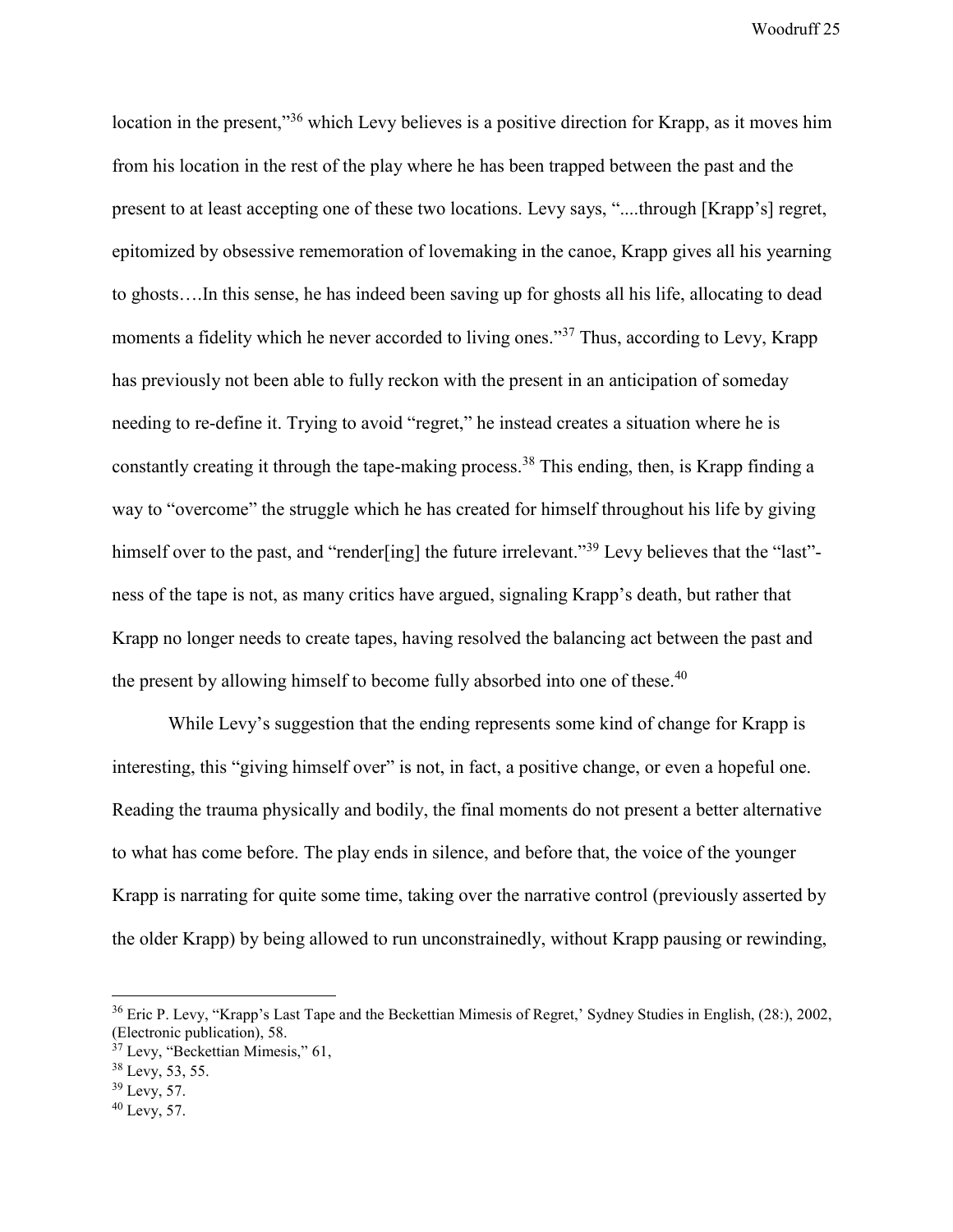or even turning the tape off once the recording has finished. The present Krapp has lost all of his ability to narrate. At one point, "*Krapp's lips move. No sound"* (28). He has become literally speechless, unable to refute his past, or make a claim to his present that allows him to envision hopes for the future. He ends the play remaining in silence, with no way of moving forward. While this does demonstrate a more accurate understanding of the effect the past has had on him, it is by no means a useful way to grow into the future. The absolute silence at the end of the play echoes the silence that the past Krapp has just described: "The earth might be uninhabited" (28). However, the silence at the end of the play is not even interrupted by the sound of Krapp's own voice breaking through, asserting some kind of subjectivity in the isolation. He has instead become a part of the silence, a part of the uninhabitation. Without the ability to control his own narrative, without the ability to even argue with his past selves, Krapp cannot see himself as a person inhabiting the earth, and cannot make a coherent narrative out of what his life has become, other than "misery." His physical actions are contained to the past, and without the capacity to reject and re-narrate them, he becomes physically immobile and silent.

If this is a moment not of traditional acting-out or working-through, then perhaps it is a moment of acknowledgment, though not quite an integration or a way to move forward. Everything that Krapp longs for are times, feelings, relationships, and experiences that no longer exist except on a tape. In this sense, there is almost no more need for a body anymore, and so Krapp remains silent and still, facing the loss he has enacted upon himself in attempting to avoid the absence of separation. To put it in the terms by which Caruth originally defined trauma, it has now become "knowable." But in its knowability it is paralyzing. Recognizing that his past is no more coherent than anything else, he cannot move forward, and he cannot move. What he enacts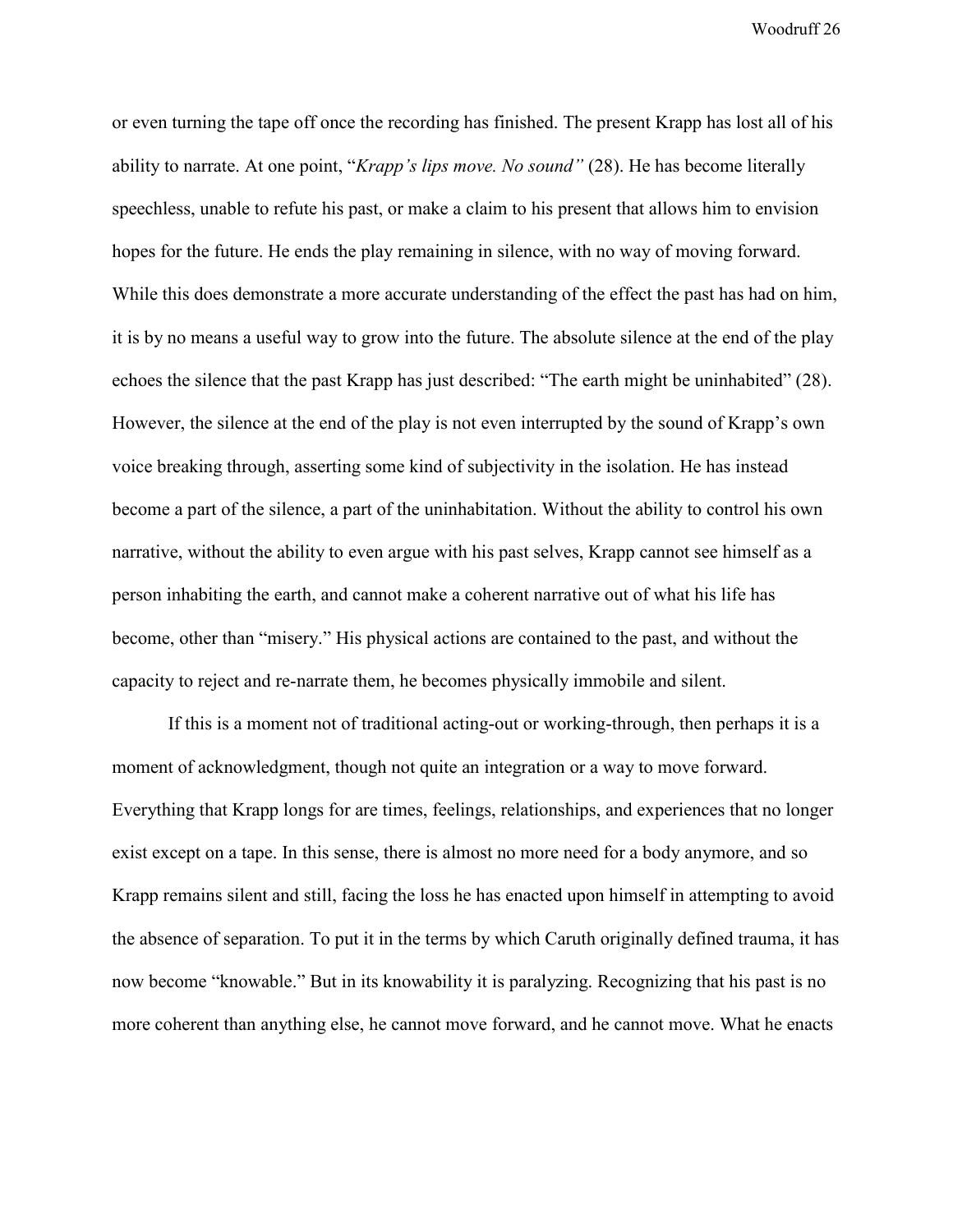in this moment is the thing that is so terrifying for being both an unchangeable separation and also a relief from the separation. In stillness and silence, Krapp acts-out his death.

Though Krapp has not experienced a brush with death in any physical sense, we have seen how the specter of it has lingered in traces of the other kinds of separation he fears and enacts throughout the play. In some ways, he has tried to recreate death before this point, "killing" the former selves: the one who claimed that love for Bianca was everything, and the one who claimed that the moment on the pier would be the defining moment of his life. This constant narrative of death-and-rebirth allowed him to both experience the unifying qualities of death as clearing his slate, as well as allowing him to feel protected from the imminent and incredibly disturbing permanence of separation that accompanies an actual physical death. In this moment of fully returning to and even embracing his past, the full significance of the end of a life begins to dawn on him. He is unable to escape the fact that he once was the man in the boat, that he once was the man who collected holly on Christmas Eve, but that he is no longer either of these, and he never can be again. His connection with the past only points to the ephemerality of it, and thus to a fact that he has perhaps been avoiding all along: that he is going to die. He cannot rewind time, and in spite of his efforts to efface the past, he will not always be able to reject the past in favor of a future because at a certain point there is no more future. The disjunctions that have occurred throughout the play between the past and present, and between body and memory are also indicative of this ultimate and tragic truth of death. As he attempts to control his past, Krapp creates physical representations of himself, in his books and on his tapes. However, the physicality of the self cannot be replicated so easily. As Krapp's body ages, the tapes and books do not provide a consolation from the impending destruction of his body, and thus his mind. This separation, at least, is final.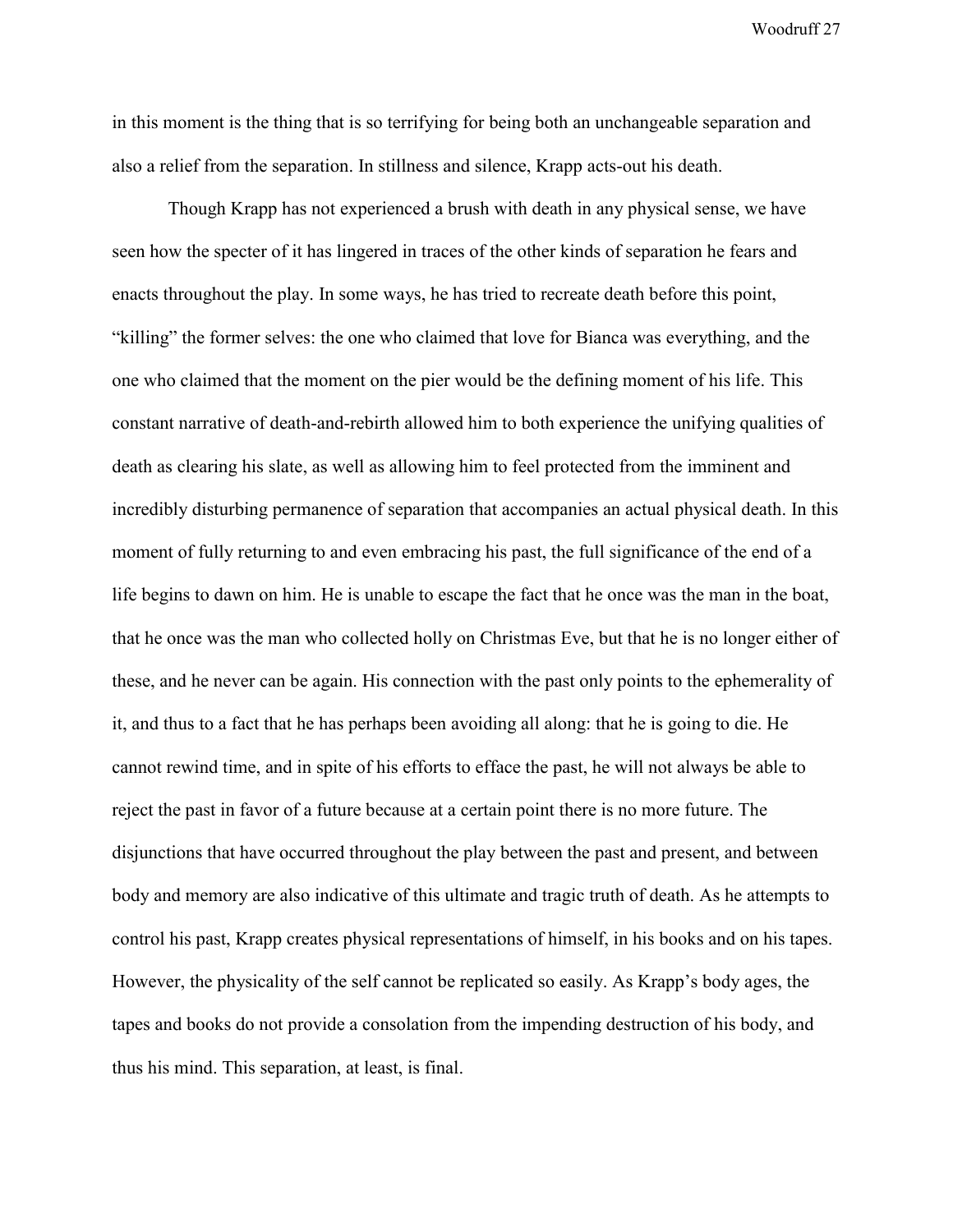Though this moment is tragic, it is also in some ways, peaceful, and that is because though death is ultimately a separation of Krapp from the world, and from his body, it also presents a kind of unity. In the darkness and stillness of death, the story has already been told, and cannot be re-narrated. The past simply is what it is, and the events are not up for debate or reinterpretation again and again. The body and mind both cease to function, and Krapp, despite his best efforts, completely ceases to exist. In this lack of being, he does not need to worry about what he has been or what he will become. In facing down how far he is from the past and how he has come to be in this place, Krapp faces death, yes, but he also, for the first time since he has entered the stage, rests.